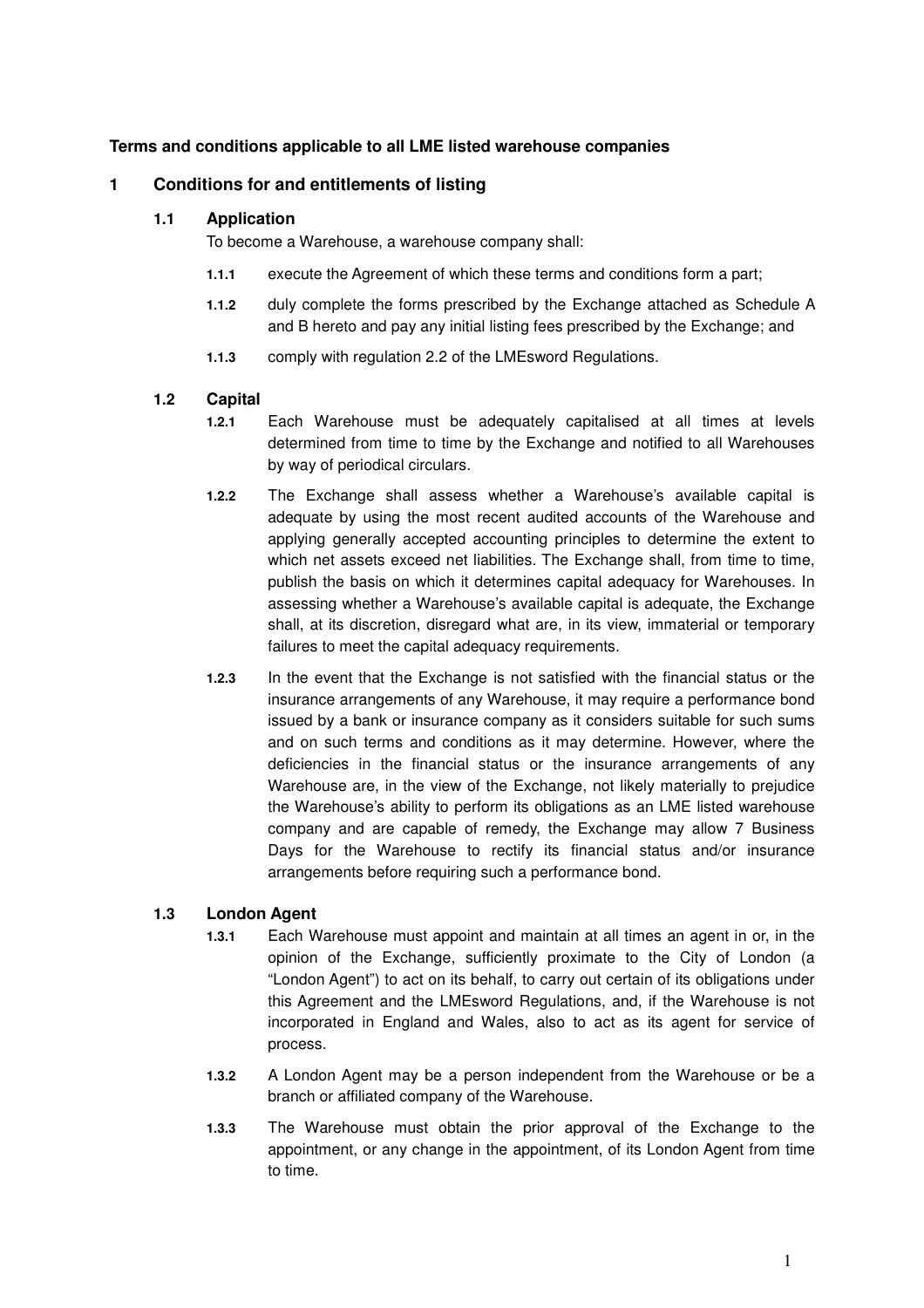**1.3.4** Each Warehouse shall be responsible for all of the acts and omissions of its London Agent undertaken in its capacity as such. The Exchange and other persons shall be entitled to assume a Warehouse's London Agent acts with the full authority of the Warehouse until such time as the Exchange has received written notice from the Warehouse that the London Agent has ceased to act as such. This term shall not affect the rights and obligations of the Warehouse and its London Agent inter se.

### **1.4 LMEsword**

Each Warehouse must comply, and procure that its London Agent complies, with the LMEsword Regulations and Operating Procedures, which shall insofar as they relate to the Warehouse or its London Agent be deemed to be incorporated into this Agreement.

### **1.5 Restrictions**

- **1.5.1** An authorised warehouse may be used by only one Warehouse and to the extent that it is used for the storage of any metals which are permitted to be the subject of a Contract, may not also be used to store such metals which are deliverable on any other exchanges.
- **1.5.2** A Warehouse may not deal directly or indirectly in Contracts, and shall observe such other requirements contained in any Exchange notice relating to the separation of Warehouses from Members and the maintenance of confidentiality in respect of price sensitive and customer confidential information.

# **1.6 Description of Warehouse**

Each Warehouse may, following its approval by the Exchange as a listed Warehouse, describe itself as an "LME listed warehouse company" and its authorised warehouse as "LME listed warehouses", for as long as it retains its listed status as provided for herein.

### **1.7 Availability of Rules**

Warehouses shall be sent a copy of the Rules and LMEsword Regulations and Operating Procedures as amended from time to time. Warehouses shall ensure that their London Agent obtains and keeps up to date their own copies of such documents direct from the Exchange and is also provided with a copy of this Agreement. Where the Warehouse operates in more than one location it shall ensure that each location is kept up to date with changes to the Rules, the LMEsword Regulations and Operating Procedures and this Agreement.

### **2 Issue of Warrants**

### **2.1 Metal delivery**

**2.1.1** When receiving metal for placing on Warrant, a Warehouse need not undertake an assay of the metal itself but must carefully undertake a visual inspection of the metal and all supporting documentation and, if the metal or the supporting documentation is in any way patently sub-standard or anomalous the Warehouse must not issue a Warrant until any such shortcoming has been remedied. Without limitation to the foregoing, metal will be deemed to be patently sub-standard if: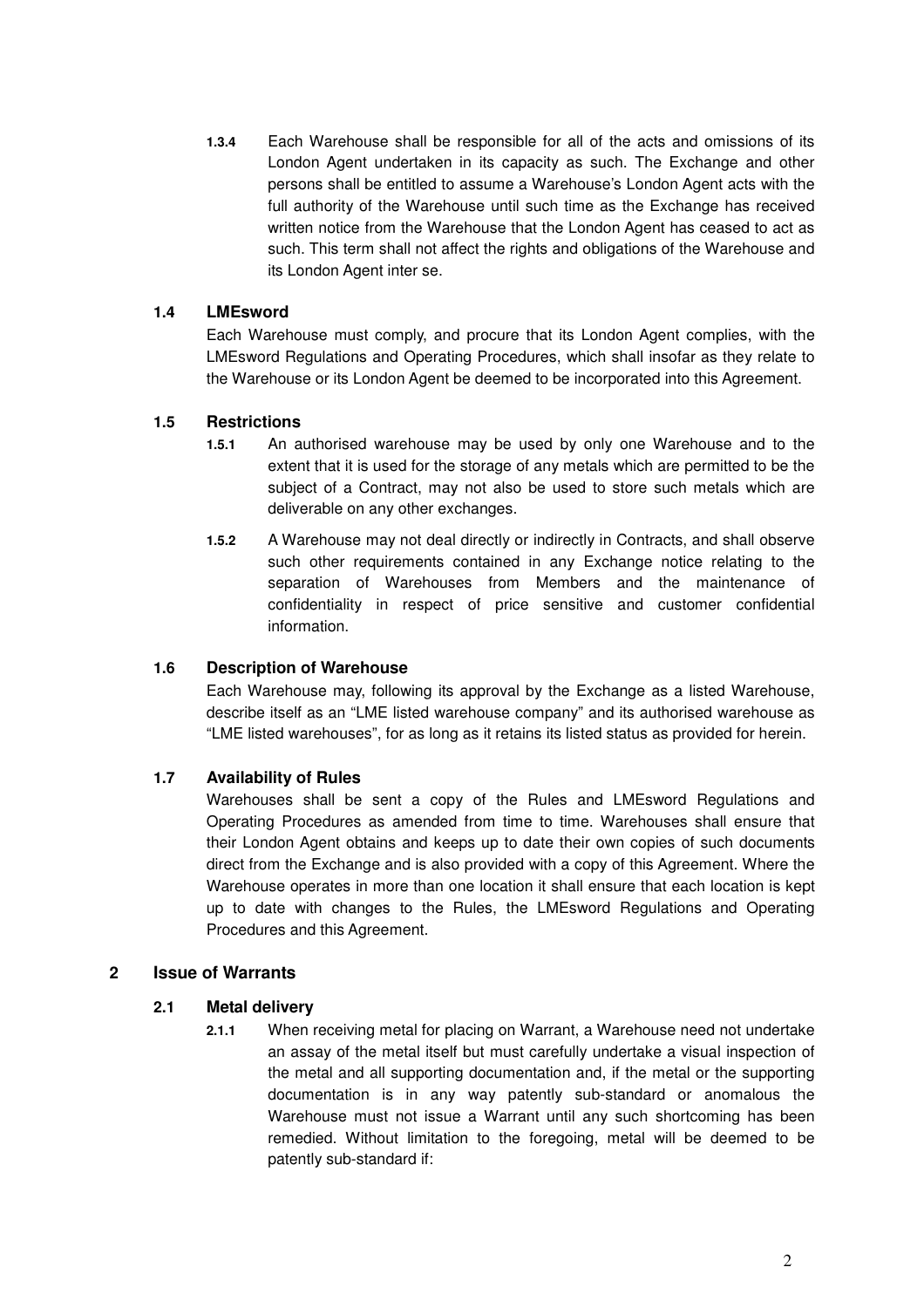- **2.1.1.1** there is broken or visibly corroded strapping which could make the bundle of metal unsafe to handle;
- **2.1.1.2** there is visible contamination of metal;
- **2.1.1.3** there is inconsistent branding of metal (for instance, where all of the metal or some of the metal is patently not an LME brand or where different LME brands have been visibly mixed within a bundle); and
- **2.1.1.4** the supporting documentation and paperwork does not accord with the Rules.

For the avoidance of doubt, a Warehouse is not required to break bundles or inspect metal ingots hidden from view within bundles, unless there are visible signs indicating or suggesting a defect in quality within a bundle or the Warehouse is in any way aware that there is a defect within a bundle not apparent from a visual inspection.

- **2.1.2** All metal delivered for placing on Warrant must be weighed by Warehouse personnel on equipment which is regularly tested for accuracy in accordance with Clause 7.4.3.
- **2.1.3** Subject to Clause 2.1.1, no Warrant may be issued if the metal or supporting documentation does not conform to the relevant Special Contract Rules for Metals.
- **2.1.4** A Warrant may only be issued by the Warehouse or its London Agent when the metal in question is stored in an authorised warehouse of the Warehouse.

### **2.2 Form of Warrant**

- **2.2.1** From the date prescribed by the Exchange, all Warrants must be issued in accordance with the LMEsword Regulations.
- **2.2.2** Each Warehouse shall ensure that the form of the Warrant is such that the requirements set out in the Special Contract Rules for Metals, this Clause 2.2 and Clause 2.3 are satisfied.
- **2.2.3** Each Warrant must have a clearly identifiable space for endorsements to allow for transfers of ownership to a named transferee and also have a clearly identifiable space for endorsement of rents paid to be marked on the Warrant.
- **2.2.4** Each Warrant must show the applicable rent rate and the date of commencement of the obligation to pay rent which must be the same as the date of issue of the Warrant.
- **2.2.5** Each Warrant must include a term stating that responsibility for insuring the metal subject to the Warrant is that of the holder of the Warrant.
- **2.2.6** Each Warrant should be numbered consecutively wherever practicable.
- **2.2.7** No Warrant may be issued by a Warehouse until the printed format which the Warehouse proposes to adopt has been delivered to and approved by the Exchange. Any proposed change to such format must similarly be approved by the Exchange prior to its use.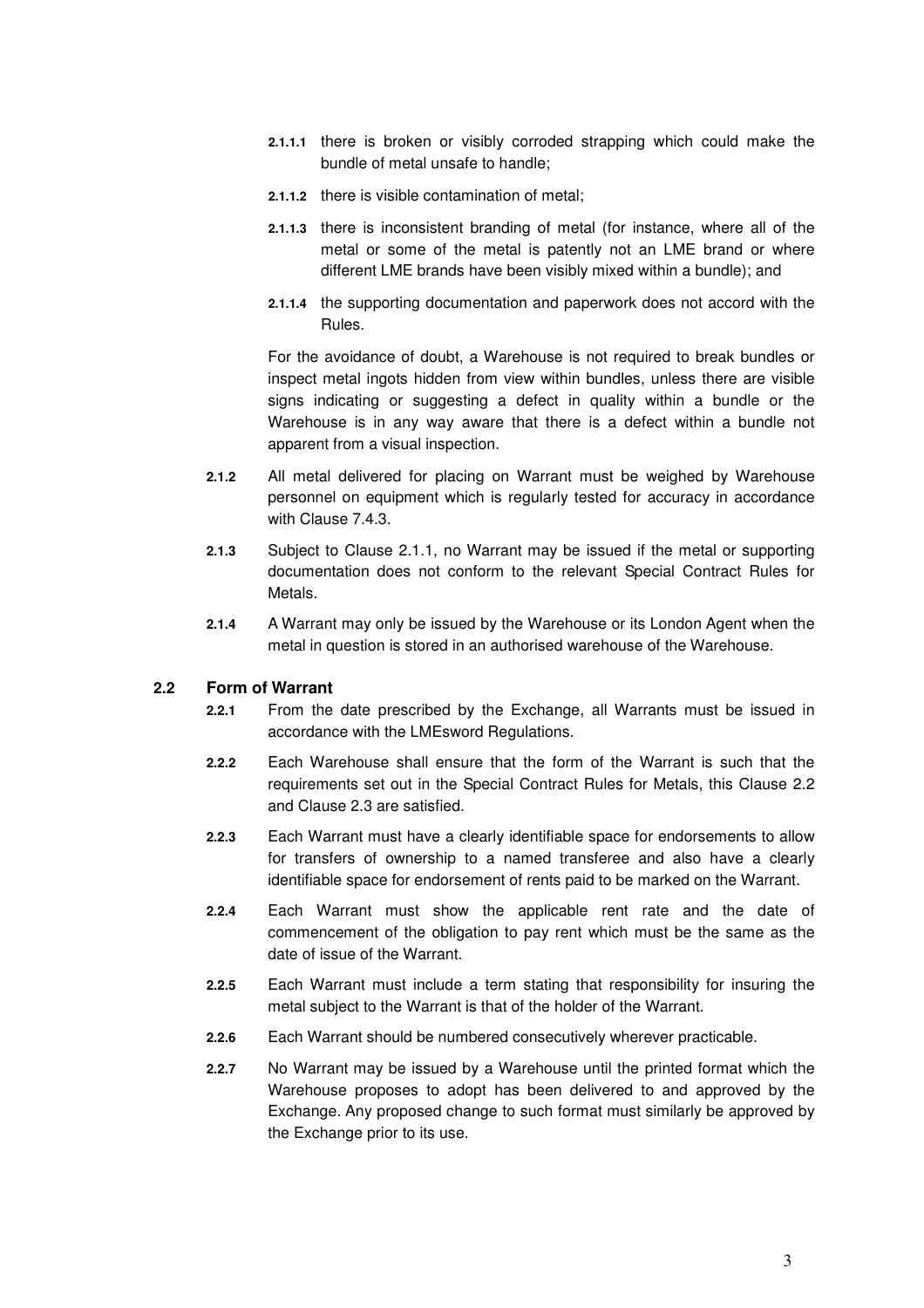- **2.2.8** Each Warrant must be signed by an authorised signatory of the Warehouse or its London Agent.
- **2.2.9** Each Warrant shall state that the Warehouse's standard terms of business are available on request or are printed on the reverse side of the Warrant.

# **2.3 Legal status of Warrants**

- **2.3.1** Each Warrant must be transferable by delivery or by delivery and endorsement by the transferor and without requiring registration, attornment or notice to the Warehouse. A transferee of a Warrant shall be treated by the Warehouse as having the benefit of the contract of storage of the metal to which the Warrant relates and shall be bound by the Warehouse's standard terms of business insofar as they do not conflict with the Rules, the LMEsword Regulations or the Operating Procedures.
- **2.3.2** Each Warrant must be a document of title (or local equivalent concept) established in accordance with the law of the country in which the Warehouse is situated, or in accordance with such other law recognised as applicable to the Warrant by such law.
- **2.3.3** It must be a term of issue of each Warrant that the metal which it represents shall only be delivered up to the holder by the Warehouse on the Warrant being presented to the Warehouse or its London Agent or, in the event of a Warrant being lost, stolen, damaged or destroyed, against the provision of an indemnity substantially in the form prescribed by the Exchange from time to time and attached as the Appendix to Schedule A.
- **2.3.4** Subject only to Clause 2.3.5, a Warrant must be unlimited as to duration and remain valid until presented for cancellation to the Warehouse or its London Agent or otherwise cancelled in accordance with this Agreement and the LMEsword Regulations.
- **2.3.5** A Warehouse may have a right of retention in respect of metal under Warrant for unpaid rent in respect of the metal and other charges owed by the current holder of the Warrant but not otherwise and, in particular, without limitation, no person may have any right of retention in respect of charges owed by any other person.
- **2.3.6** Nothing in Clause 2.3.5 shall require the Warehouse to oppose any legally enforceable court order in respect of metal which is binding on the Warehouse and which prevents it from delivering stored metal to the Warrant holder, provided that the Warehouse immediately notifies the Exchange of the existence of such a court order as soon as it becomes aware of the same.

### **2.4 Warehouse's liability to Warrant holders**

The Warehouse is required to give undertakings to each Warrant holder from time to time in respect of the metal under relevant Warrant that:

**2.4.1** the Warehouse has complied with all applicable regulations (including, without limitation, Clause 2.1 of this Agreement) in receiving that metal and placing it on Warrant;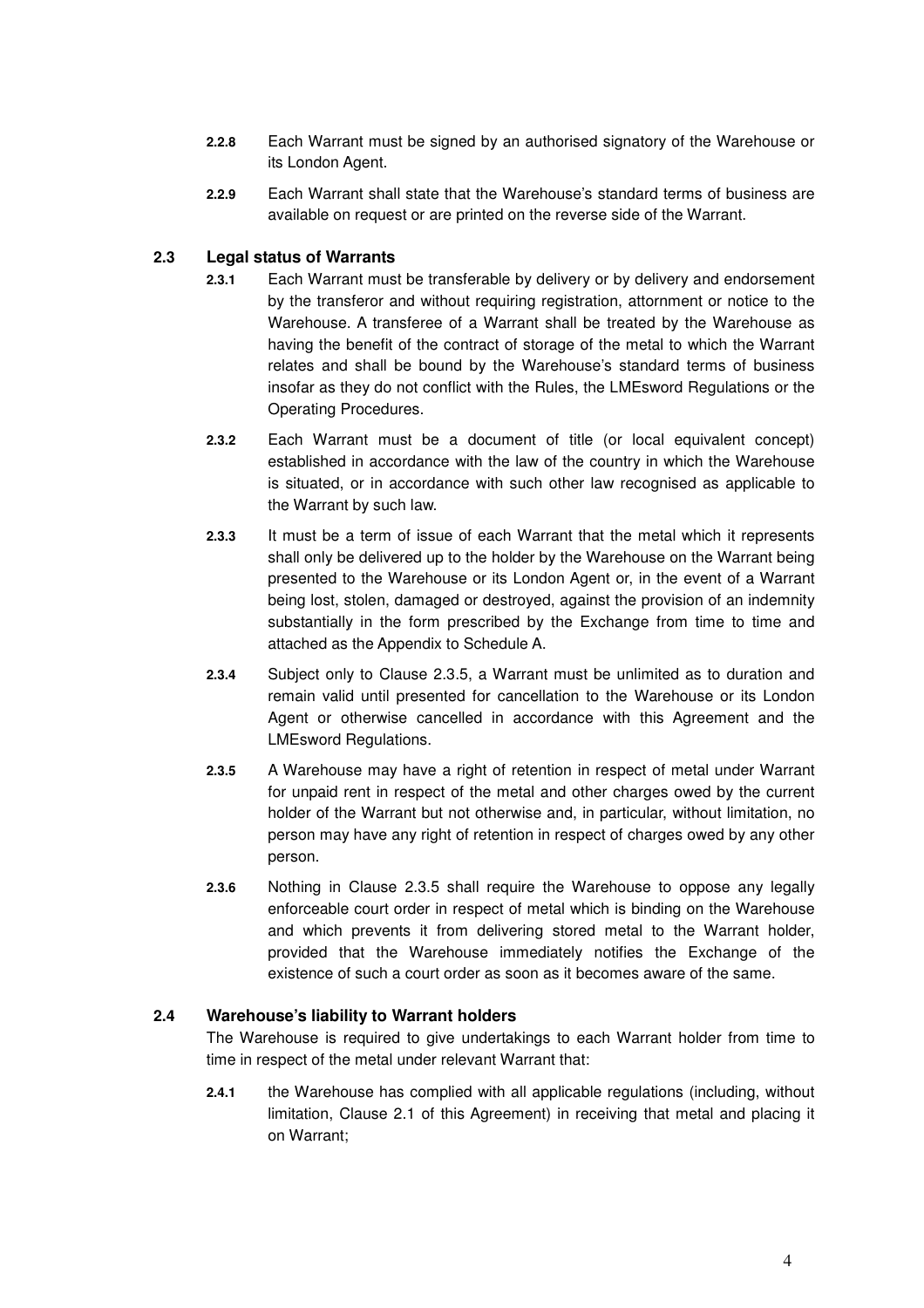- **2.4.2** the Warehouse will comply with the requirements of this Agreement concerning the storage of metal; and
- **2.4.3** the Warehouse is not aware of any latent defects in the metal.

It is a requirement of this Agreement that the undertakings referred to in Clauses 2.4.1 to 2.4.3 above are incorporated without delay into the Warehouse's written contract of storage with each Warrant holder. Pending such incorporation, the relevant undertakings shall be deemed to be incorporated into each such contract of storage immediately upon such contract arising.

# **3 Replacement of Warrants**

# **3.1 Entitlement to replace**

A Warehouse shall issue a replacement Warrant in accordance with this Agreement and the LMEsword Regulations and Operating Procedures in the following circumstances:

- **3.1.1** where a Warrant has been lost, stolen, destroyed, or damaged, on completion of its normal procedures and against delivery to it of an indemnity in the form prescribed by the Exchange from time to time and attached as the Appendix to Schedule A;
- **3.1.2** where any details on a Warrant which are capable of amendment in accordance with the LMEsword Regulations and Operating Procedures ("Amendable Details") require amendment, following the amendment of the electronic details of the Warrant in LMEsword in accordance with the LMEsword Regulations and against delivery to it of the original Warrant; and
- **3.1.3** where the space on a Warrant for endorsement of rent paid up and/or for transfers is full and against delivery to it of the original Warrant.

# **3.2 Entitlement to move metal**

A Warehouse may move metal under Warrant between its own authorised warehouses within the same listed location at its own risk and expense subject to complying with Clause 3.3.

# **3.3 Notification of the Exchange**

- **3.3.1** On the day that a Warehouse or its London Agent is notified or becomes aware that (a) a Warrant has been lost, stolen, destroyed or damaged; or (b) the Amendable Details on a Warrant require amendment; or (c) a Warrant requires cancellation in accordance with Clause 4.3, it shall forthwith notify the Exchange by fax (or by such other means as the Exchange may prescribe from time to time) containing full details thereof, including the following:
	- **3.3.1.1** the date and details of loss or damage to or other matter affecting the metal or Warrant;
	- **3.3.1.2** the Warrant number(s);
	- **3.3.1.3** date of the Warrant;
	- **3.3.1.4** brand and shape of metal; and
	- **3.3.1.5** the quantity of metal (if any) missing, damaged, or otherwise affected.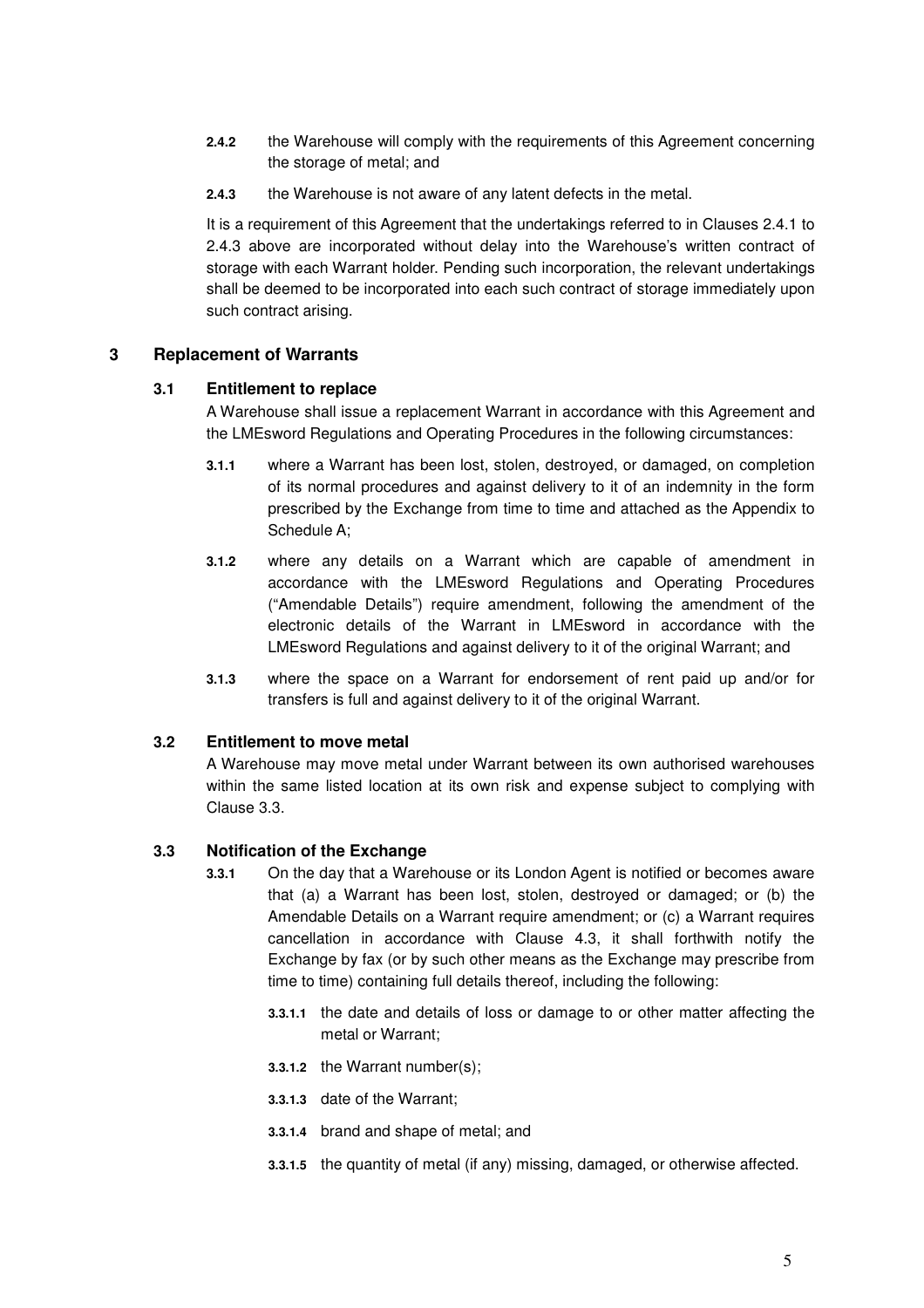- **3.3.2** The Warehouse shall in addition take all such other steps, such as (without limitation) notifying police authorities and insurers, as is necessary to protect the holder of the Warrant in question (if applicable).
- **3.3.3** Where a Warrant that requires replacement or cancellation is not lodged with the Depository, the Warehouse shall take all reasonable steps to identify the holder of the Warrant and notify it of the event and require that the Warrant be delivered up for replacement.

### **3.4 Liability for replacement Warrants**

- **3.4.1** Where a Warrant is being replaced due to a change to its Amendable Details, the Warehouse shall indemnify the person surrendering the Warrant in respect of any reasonable loss or damage they may suffer as a result of the Warehouse not properly cancelling and retaining the original Warrant in accordance with this Agreement.
- **3.4.2** The Warehouse shall be responsible for the cost of replacing Warrants other than in the case of Warrants which have been lost, stolen, destroyed or damaged where such costs shall be the responsibility of the holder.
- **3.4.3** The Warehouse shall take all reasonable steps to ensure that no duplicate Warrants issued by it are in circulation and, in particular, shall make a notification to the Exchange pursuant to Clause 3.3.1 above.

### **4 Cancellation of Warrants**

### **4.1 Process on replacement**

- **4.1.1** Where a Warrant is delivered to a Warehouse for replacement, the original Warrant must first be made properly null and void by being stamped "cancelled and replaced".
- **4.1.2** If the original of the Warrant has been lost, stolen or destroyed, a copy of the original must be duly marked and retained in lieu of the original.

### **4.2 Process on cancellation and metal take-up**

Where a Warrant is delivered to a Warehouse for cancellation and metal take-up, the original must be made properly null and void by being stamped "cancelled". The Warehouse is required to expedite delivery from warehouses at the minimum rates published from time to time by the Exchange in accordance with Clause 9.11.1. For the avoidance of doubt, any change to the minimum rates would constitute a material increase in the obligations of a Warehouse which would require consultation and notification in accordance with Clause 9.11.4. The Warehouse shall prioritise all requests for cancellation strictly in the order in which they are received unless the Warrant holders seeking cancellation agree otherwise. The Warehouse shall use all reasonable endeavours to allocate to each Warrant holder seeking cancellation the delivery time that he has requested, unless that requested delivery time has already been allocated to another Warrant holder, in which case the Warehouse shall offer one or more alternative delivery times close to the time originally requested and shall allocate the delivery time which is acceptable to the Warrant holder. The Warehouse must prepare and maintain such documentation as is sufficient to evidence compliance with the aforesaid requirement (e.g. a schedule detailing (at least) the dates and times of receipt of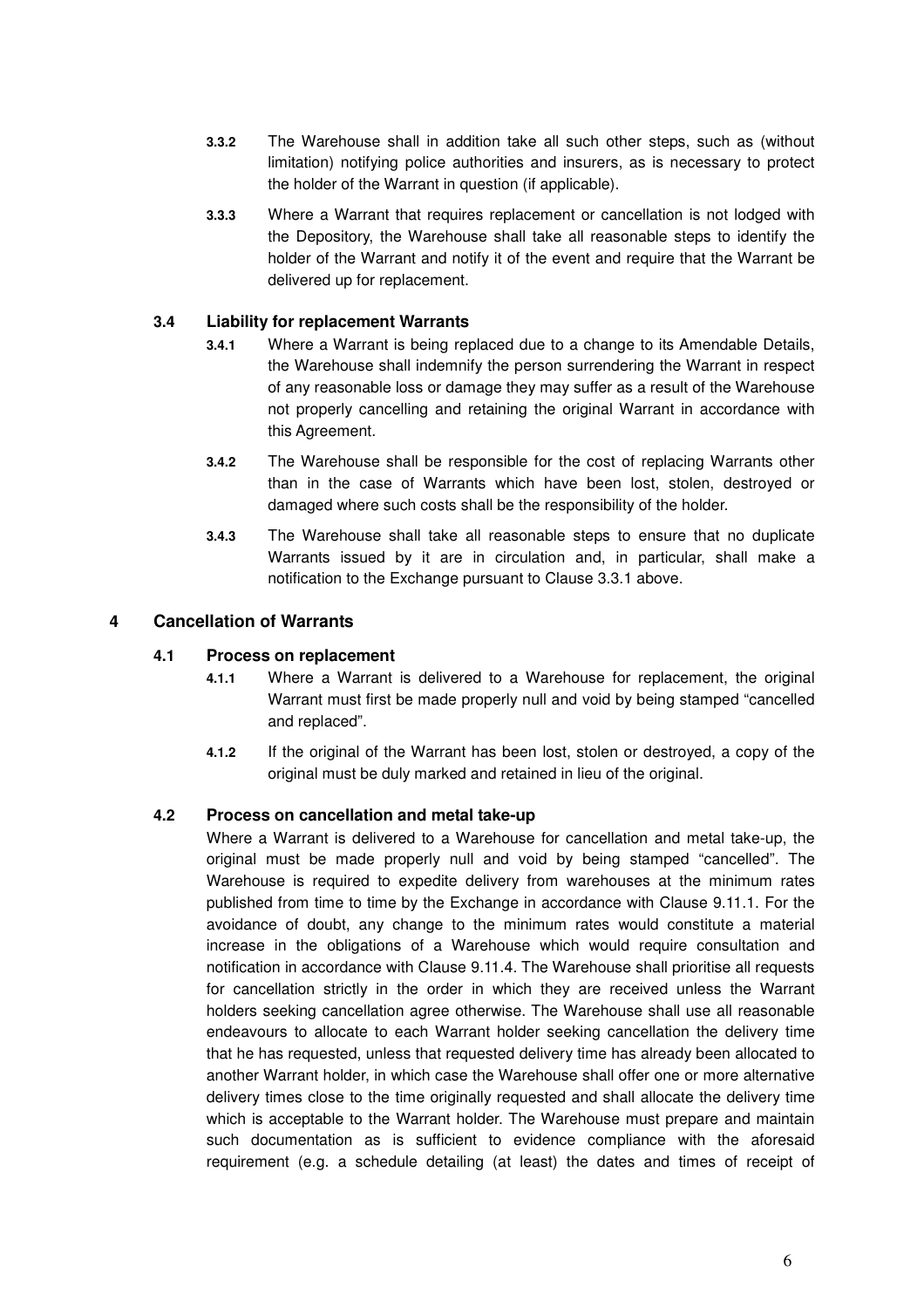cancellation requests and the allocated dates and times of delivery) and shall provide a copy of the same to the Exchange if so requested. The Warehouse will, at all times, be responsible for ensuring that deliveries of metal are effected in accordance with the above requirements except where the person taking delivery of metal provides its own transport and fails, due to no fault of the Warehouse, to keep to the agreed delivery schedule, in which case the Warehouse and that person shall agree between them an alternative time for delivery.

### **4.3 Warrants requiring cancellation**

Where a Warehouse or its London Agent is notified or becomes aware that any details on a Warrant which are not Amendable Details are incorrect, it shall:

- **4.3.1** notify the Exchange thereof in accordance with Clause 3.3;
- **4.3.2** take all reasonable steps to identify the holder of the Warrant and notify it of the event and require the Warrant to be delivered up for cancellation; and
- **4.3.3** on its being delivered to the Warehouse or London Agent, cancel the Warrant in accordance with the LMEsword Regulations and Operating Procedures and issue a new Warrant in respect of the relevant metal.

### **4.4 Storage**

All cancelled Warrants (and a copy of the original in the event that it has been lost, stolen or destroyed) must be securely retained and be made available for inspection by the Exchange for five years or (if later) until any replacement Warrant is surrendered for cancellation and metal take-up.

# **5 Rent and FOT charges**

### **5.1 Calculation**

- **5.1.1** Calculations of rent due on Warrants must be on round tonnages and not actual weights.
- **5.1.2** Rent on metal under Warrant must accrue on a daily basis and rent accrued must be payable annually as at 31 March each year, or at such other times and for such other periods as the Exchange may prescribe, or upon cancellation of a Warrant whichever is the sooner.
- **5.1.3** Rent must be quoted in the Major Currency of the Contract to which the Warrant relates is traded.
- **5.1.4** Each Warehouse must fix its rent rates and FOT charges annually in respect of each 12 month period commencing 1 April by notification to the Exchange not later than 1 December in the preceding year. At any time within 10 Business Days of receiving such notification, the Exchange may, at its discretion, require the Warehouse to provide within 10 Business Days, a comprehensive, written explanation of the economic circumstances which, in the view of the Warehouse, necessitate the change in its rent rates and/or FOT charges. The Exchange shall publish the Warehouse's rent rates and FOT charges by 31 December provided that no change in rent rates or FOT charges shall become effective until the following 1 April.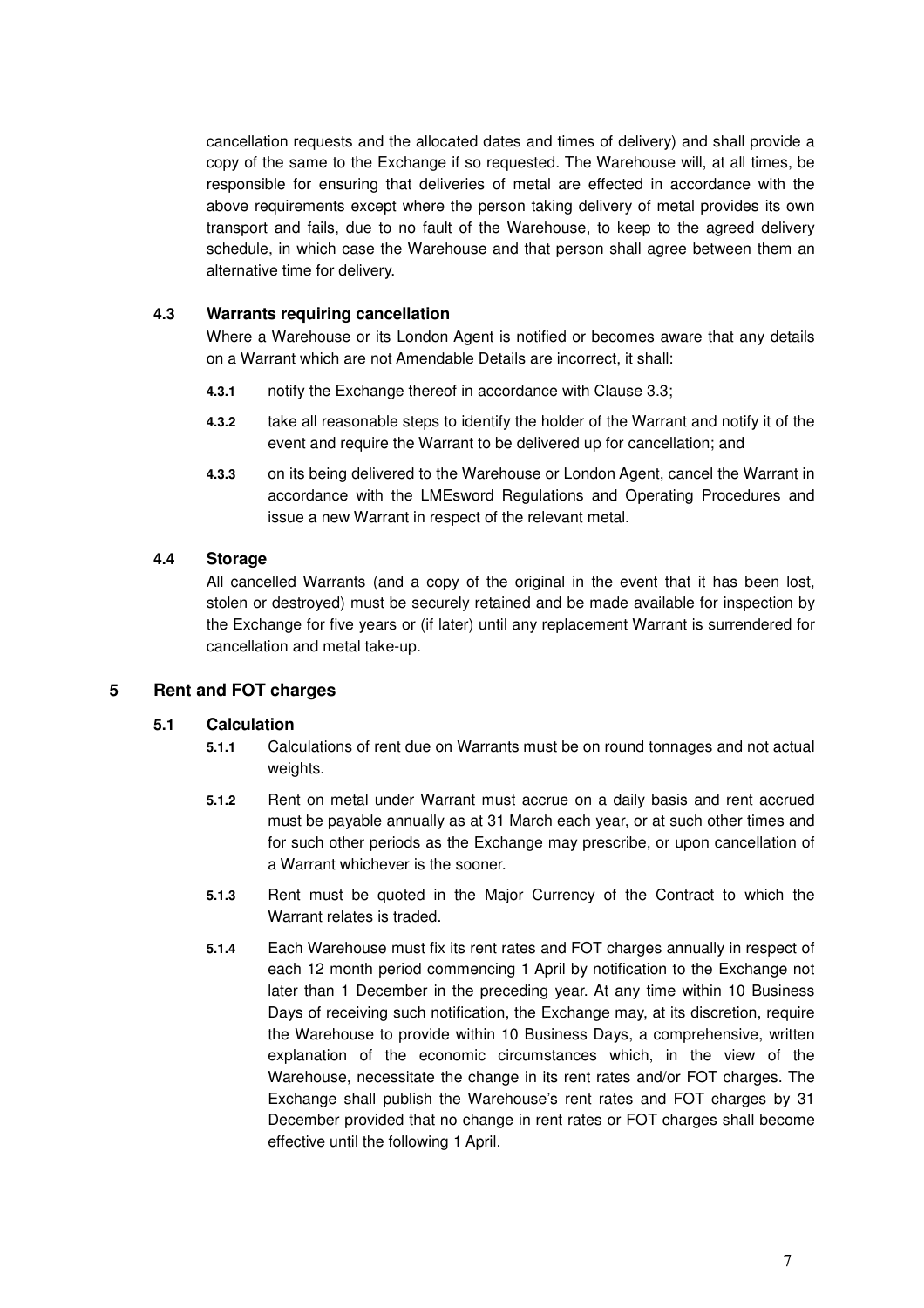# **5.2 Payment**

Rent must be paid for metal under Warrant in stock at 31 March (or such other dates as the Exchange may prescribe) in each year by direct settlement between holders of Warrants and Warehouses.

# **5.3 LMEsword**

Warehouses' other obligations in relation to rent shall be as set out in the LMEsword Regulations and the Operating Procedures.

# **6 Records**

# **6.1 Storage records for metal under Warrant**

- **6.1.1** Warehouses must have clearly organised systems for recording storage of metal under Warrant for use in their office and in each authorised warehouse.
- **6.1.2** Storage records must have a separate entry record for each lot and each such record must be numbered consecutively.
- **6.1.3** Storage records in respect of metal under Warrant must clearly identify the fact that the metal is under Warrant, include the Warrant number and note the authorised warehouse in which the metal is stored.
- **6.1.4** Metal under Warrant must be identifiable in an authorised warehouse by means of a label, or other marking method, as to lot or Warrant number.

# **6.2 Warrant records**

- **6.2.1** Each Warehouse must maintain a Warrant register which shows the dates of issue and cancellation of each Warrant, any corresponding lot numbers and the details of the metal as shown on the Warrant. Each entry on the Warrant register must be initialled by an authorised person or, in the case of a register maintained on a computer, have noted next to each entry the initials or other identity of an authorised person.
- **6.2.2** To the extent that any Warehouse has pre-printed warrants in blank, these must be kept secure. The Warehouse must ensure that it, or its London Agent, maintains a written record of the number of unused blank Warrants at any given time and will provide a copy of that record to the Exchange on request.
- **6.2.3** A copy of each Warrant issued by or for a Warehouse must be kept secure.

# **6.3 Stock records**

- **6.3.1** The stock of metal under Warrant of each Warehouse must be reported to the Exchange by the due completion of the form prescribed by the Exchange which must be faxed to the Exchange by 1200 hours London time each Business Day or delivered by such other means as the Exchange may prescribe and/or pursuant to LMEsword as the Exchange may from time to time prescribe in the LMEsword Regulations and Operating Procedures.
- **6.3.2** Until such time as stocks of metal are reported pursuant to LMEsword alone, metal taken off Warrant, but which is still on the Warehouse's premises, must be combined on the stock return with those stocks actually on Warrant rounded to the nearest complete Warrant lot and also separately identified on the return,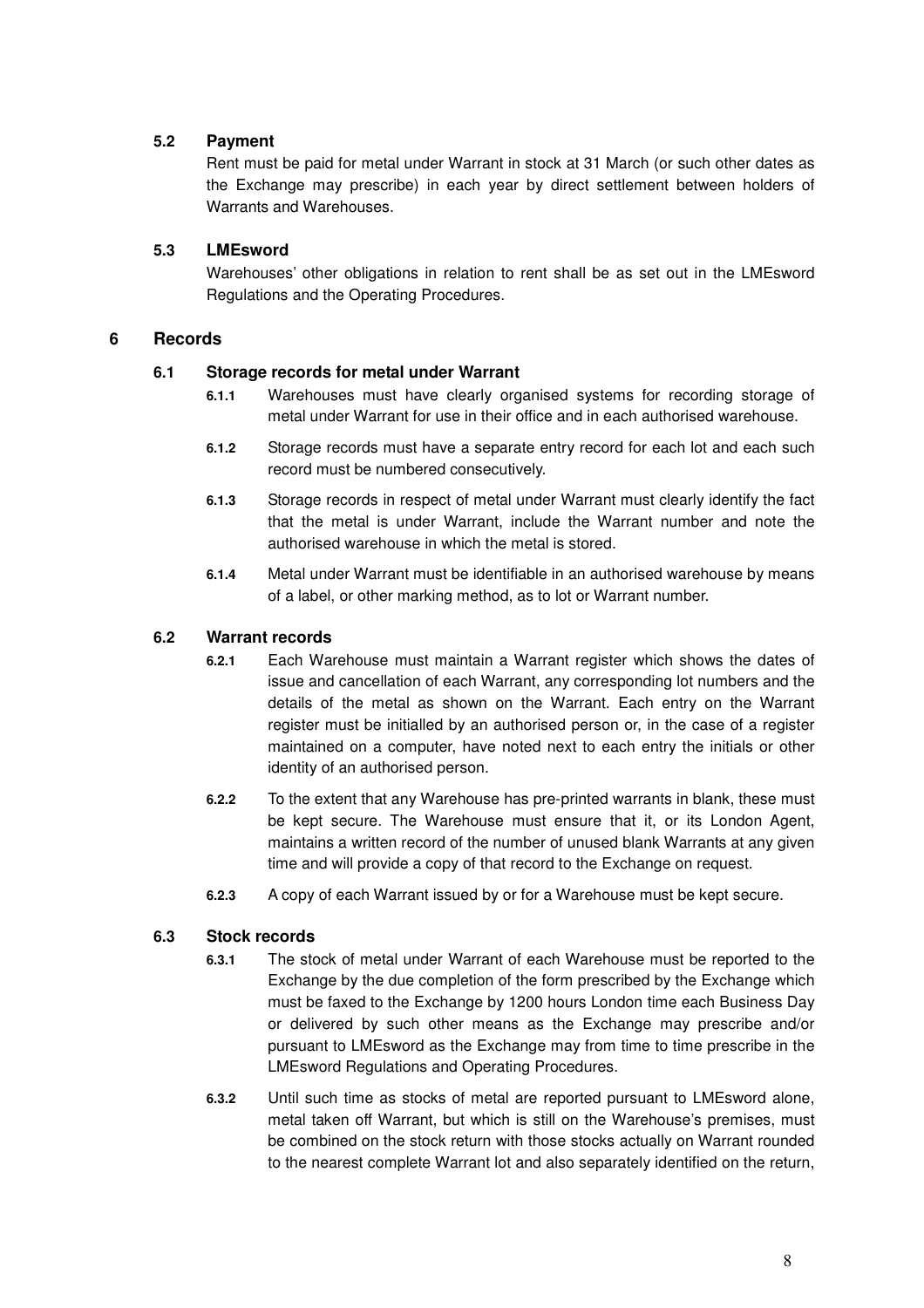or shown in such other manner as prescribed by the Exchange by notice. If no stocks are held, a nil return must be submitted on each Business Day.

- **6.3.3** The Exchange may publish such information concerning stocks and queues at Warehouses as is considered necessary by the Exchange, acting reasonably, for the purposes of market transparency or other regulatory purposes. Aside from this, information concerning stocks and queues at Warehouses shall be treated as confidential by the Exchange save that the Exchange may make such disclosure as is required by law or regulation or that is requested by any regulatory authority or to another regulator with whom the Exchange has entered into a memorandum of understanding relating to the sharing of information for regulatory purposes on a confidential basis. In addition, the Exchange may publish such information together with that of other Warehouses without identifying the Warehouse by name and also make reference to such information, identifying the Warehouse, in any notice of a decision given under the Disciplinary Procedures in the event of a breach of this Agreement. Warehouses are prohibited from revealing their stock of metal under Warrant to any person except that this prohibition shall not apply to:
	- **6.3.3.1** information supplied to a Warehouse's London Agent;
	- **6.3.3.2** information disclosed pursuant to any legal or regulatory requirement;
	- **6.3.3.3** information disclosed to a Warehouse's professional advisers and to its usual bankers;
	- **6.3.3.4** historical information on aggregate stocks held by a Warehouse without differentiation between stocks held under LME Warrants and other stocks which is required to be disclosed to the shareholders of the Warehouse;
	- **6.3.3.5** historical information on aggregate stocks held by a Warehouse without differentiation between stocks held under LME Warrants and other stocks which is required to be disclosed to a parent company of the Warehouse for the purpose of that parent company preparing its budgets and financial forecasts for the group; or
	- 6.3.3.6 information which has already been published by the LME pursuant to clause 6.3.3.

### **6.4 Duty and Tax Records**

- **6.4.1** Each Warehouse must maintain records on the duty and tax status of each lot of metal.
- **6.4.2** The Warehouse shall make the records specified in Clause 6.4.1, or information derived from such records, available on request and at no cost to Warrant holders and the Exchange.

### **7 Continuing Obligations**

### **7.1 Insurance**

**7.1.1** Each Warehouse must maintain insurance in respect of all the types of risks marked with an asterisk in paragraph 9 of Schedule A at least at the levels from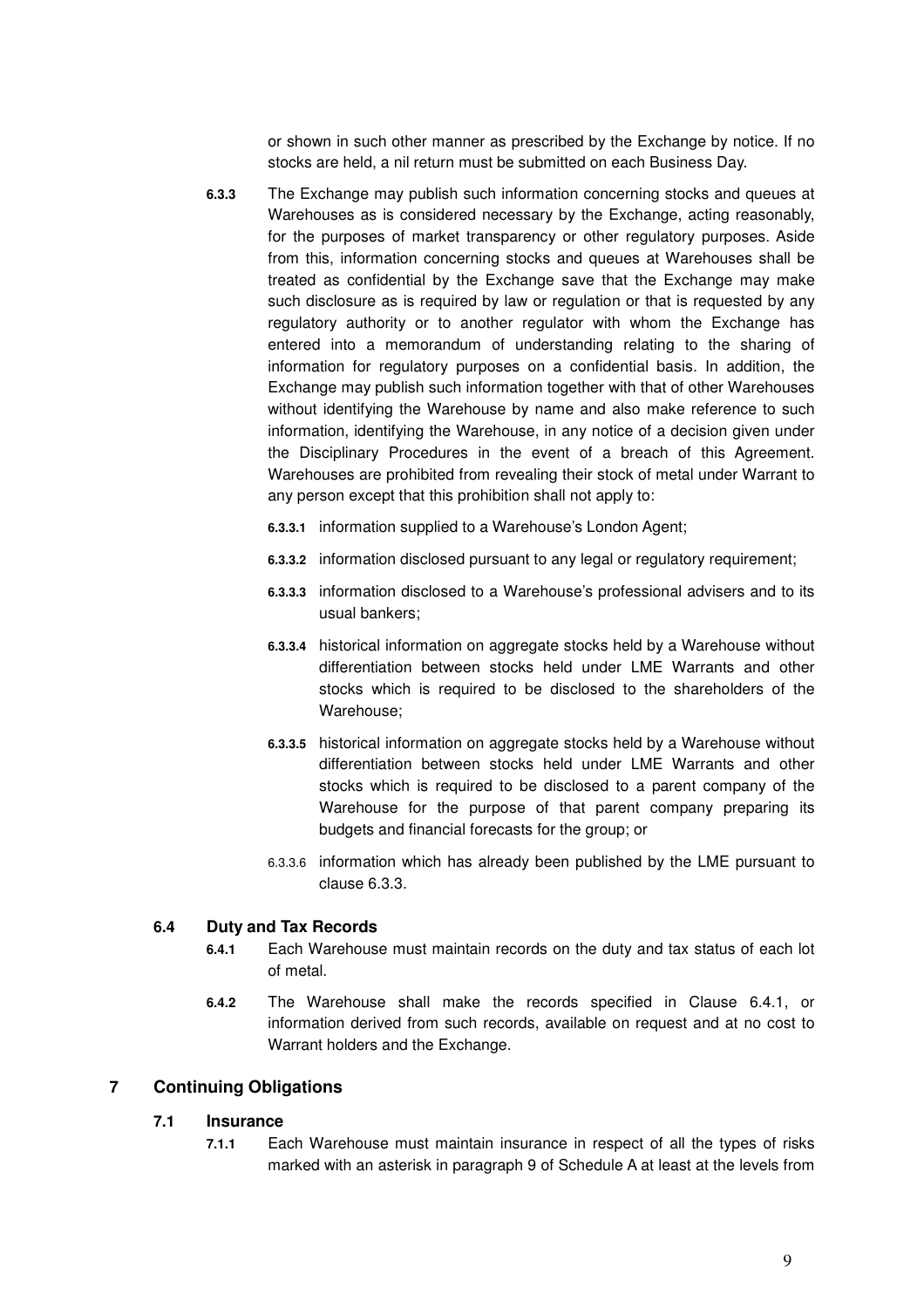time to time prescribed by the Exchange. Such insurance must be maintained at all times until the Warehouse is no longer listed.

**7.1.2** The Warehouse shall procure that the Exchange receives annually at renewal and/or at such other time as requested by the Exchange a certificate (or such other document as the Exchange may from time to time prescribe) evidencing that all the risks marked with an asterisk in paragraph 9 of Schedule A are protected and citing the maximum limit of cover per occurrence and the policy number. Any changes affecting the insurance cover are to be automatically notified to the Exchange by the insurance company. The Warehouse must ensure that its policy shows the Exchange as a notifiable party for amendments and renewal confirmations.

### **7.2 Security**

- **7.2.1** The Warehouse must at least maintain the level of security measures referred to in its response(s) to Schedule B, Section (C) (as the same may be amended in writing between the Warehouse and the Exchange from time to time) at all its authorised warehouses and must keep them clean, dry (except outside storage areas as permitted by the LME), free from contaminants and in good repair. Without prejudice to the requirements of Clause 7.3, in the event of any material change in the details relating to its authorised warehouses as set out in its response(s) to Schedule B, Section (C), or in the event that the Warehouse otherwise fails to comply with this Clause 7.2.1, the Warehouse must notify the Exchange of such change or failure within 5 Business Days of becoming aware of the same. In the event of any material change in the details relating to the Warehouse's authorised warehouses which could in the Exchange's reasonable view result in a degradation in the level of security as set out in the Warehouse's' response(s) to Schedule B, Section (C), or in the event that the Warehouse otherwise fails to comply with this Clause 7.2.1, the Exchange may, at its sole discretion, direct that any metal stored under Warrant in the authorised warehouse in question be relocated to another authorised warehouse, whether or not with the same Warehouse.
- **7.2.2** Any costs arising from such relocation, including, but not limited to, costs relating to re-inspection and re-approval, shall be met by the Warehouse.
- **7.2.3** The power of the Exchange under this Clause is without prejudice to its other powers under this Agreement, including the powers set out under the Disciplinary Procedures.

### **7.3 Monitoring and supply of information**

- **7.3.1** Each Warehouse must notify the Exchange of any facts, events or changes which are material to their listing as Warehouses within 5 Business Days of becoming aware of the fact, event or change in question. This shall include, without limitation:
	- **7.3.1.1** any changes that materially affect the information given by the Warehouse in connection with its application for listing as a Warehouse, or such other material information as it may have given to the Exchange in writing from time to time;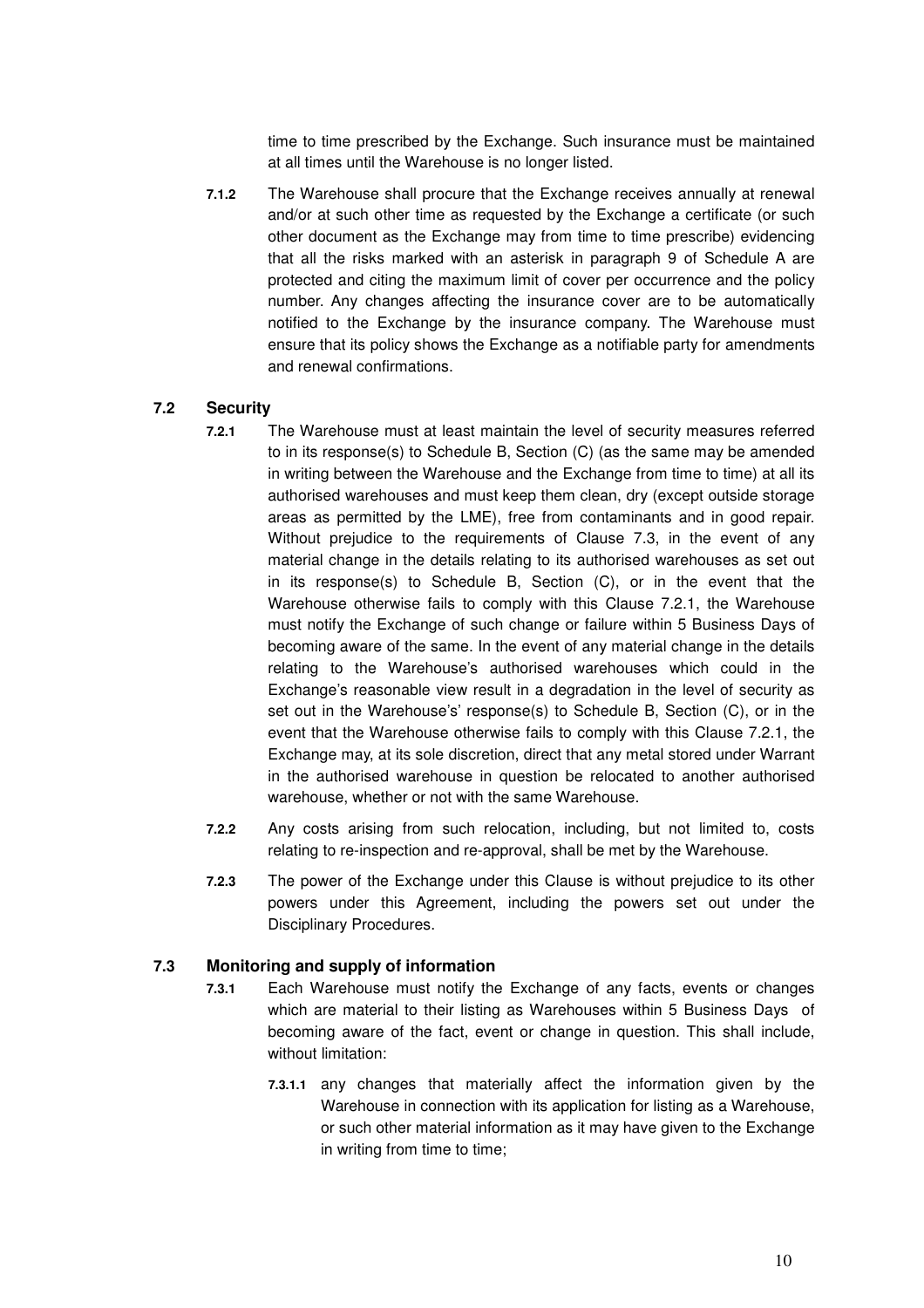- **7.3.1.2** any changes affecting the Warehouse's ability to comply with its obligations hereunder or under the LMEsword Regulations.
- **7.3.2** A Warehouse shall not make any changes, and shall not allow any changes which are within its power to prevent being made to be made, to any of its authorised warehouses where such changes would involve a material change to any of the details provided in the answers given in Schedule B, without obtaining the Exchange's prior written approval in accordance with procedures published by the Exchange from time to time. In the event that the Warehouse becomes aware of such a change which is beyond its power to prevent, it must nonetheless notify the Exchange of such change immediately. The Exchange may, if it deems that the change materially affects the ability of the authorised warehouse(s) to operate, exercise its powers under this Agreement, including without limitation, those contained in Clause 9.2.
- **7.3.3** Each Warehouse shall provide to the Exchange on request such information from their storage records, Warrant records and/or stock records relating to the types of metals deliverable on the Exchange, as the Exchange may reasonably request from time to time in connection with any enquiries being made or to be made by the Exchange in accordance with the Rules. All such information so supplied shall be treated as confidential by the Exchange and shall be restricted to those authorised staff and officers within the Exchange responsible for conducting such enquiries in accordance with the Rules, the Exchange's professional advisors and other regulators with whom the Exchange has entered into memoranda of understanding relating to the sharing of information for regulatory purposes on a confidential basis or other person to whom the Exchange is required to disclose it by law or regulation. The Exchange shall not be entitled to have access to legally privileged documents. A list of those persons within the Exchange who are authorised to obtain information from Warehouses in accordance with this Clause 7.3.3 will be circulated to all Warehouses and will be updated from time to time.
- **7.3.4** Each Warehouse shall permit Exchange staff to conduct routine and other inspections of their premises used for the storage of LME metal, including access to each relevant authorised warehouse and their offices supporting the operating of such warehouses. Warehouses shall use reasonable endeavours to procure similar access to the offices of their London Agents supporting those operations. Each Warehouse shall co-operate with the Exchange in the conduct of such inspections and give all reasonable assistance to the Exchange.
- **7.3.5** The Exchange shall give reasonable notice of its intention to make inspections, except that no such notice will be required to be given where the Exchange deems it necessary or desirable in its absolute discretion for an immediate inspection to be undertaken by the Exchange or its appointed representatives.
- **7.3.6** Each Warehouse shall provide the Exchange with details of its officers and employees authorised to act as its authorised signatories for the purposes of this Agreement and keep such details up to date at all times, notifying the LME of any changes thereto promptly.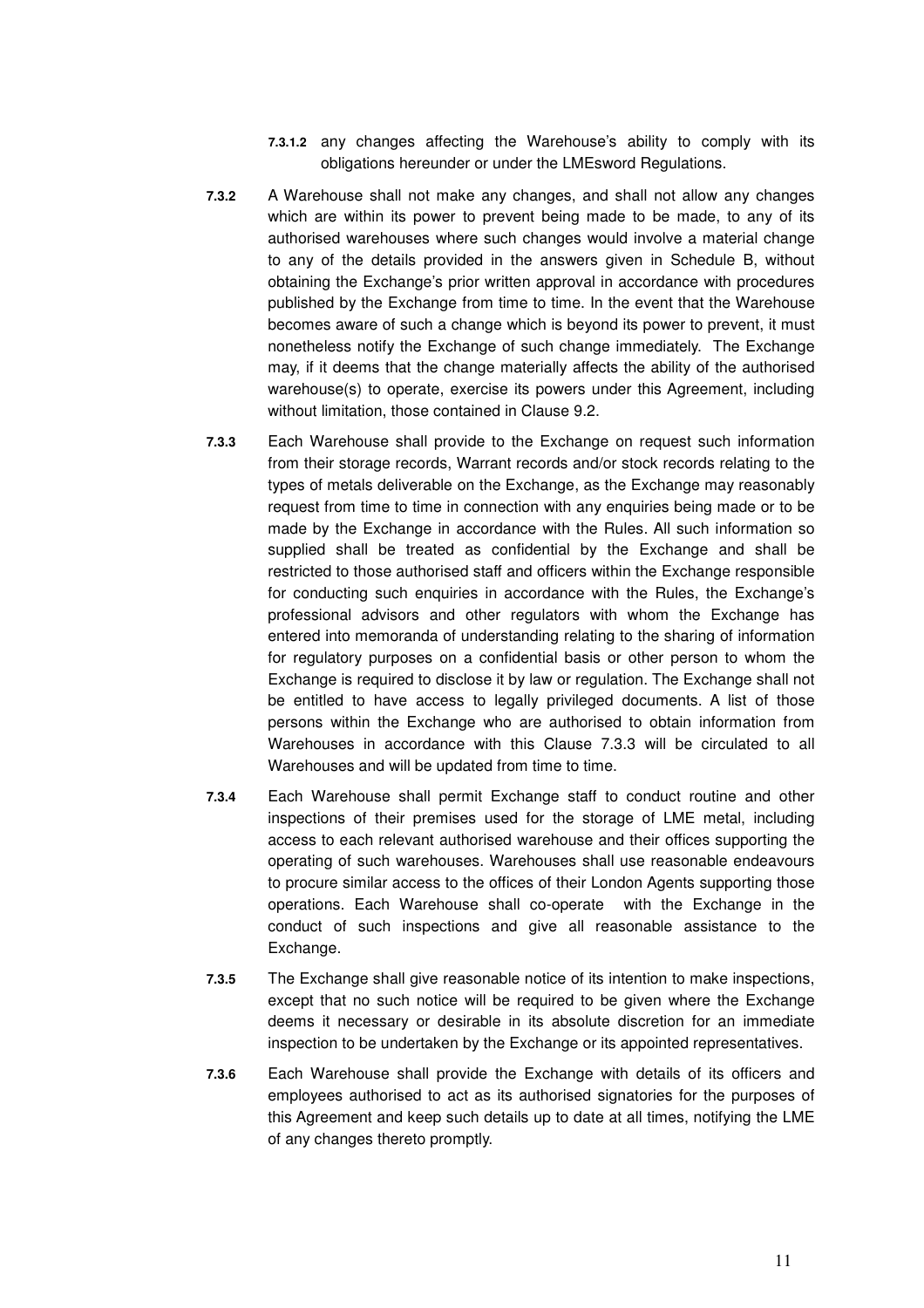# **7.4 Periodical inspections**

- **7.4.1** From time to time, and at least every 12 months, each Warehouse must carry out a visual inspection of all metal under Warrant in their authorised warehouses and of all supporting documentation. Each Warehouse shall make a notification to the Exchange without delay following the end of each calendar year, such notification to contain a record of all such inspections which have been carried out throughout the previous year.
- **7.4.2** Full records of such inspections must be kept, showing at least:
	- **7.4.2.1** the details of all issued Warrants at the time of the inspection;
	- **7.4.2.2** the date of the inspection; and
	- **7.4.2.3** the name and job title of the person undertaking the inspection, who must also acknowledge that he has carried out the inspection and be of suitable seniority.

Without prejudice to the annual notification requirement in Clause 7.4.1, copies of such records will be made available to the Exchange at any time on request.

**7.4.3** All weighing equipment used for weighing metal under Warrant must be checked for accuracy at least quarterly by an accredited and responsible institution which is not affiliated to the Warehouse and any material inaccuracies detected by such institution must be rectified by the Warehouse immediately. Written evidence of such inspections must be retained and made available to the Exchange on request.

# **7.5 Compliance with law**

- **7.5.1** Each Warehouse shall at all times comply with all applicable law, including (without limitation) local port conditions, local and national customs, local anticorruption laws, taxation and other rules and regulations (where the aforesaid are not in conflict with the requirements of either this Agreement or of the LMEsword Regulations or of the Operating Procedures).
- **7.5.2** The Warehouse shall immediately notify the Exchange when it becomes aware that such law, customs or regulations conflict, or are likely to conflict, with the requirements of this Agreement, the LMEsword Regulations or the Operating Procedures. In the event of any such conflict, the Exchange shall, without prejudice to its rights under this Agreement, assess whether, in its reasonable opinion, such conflict is reconcilable and shall determine in its absolute discretion what action (if any) to take. Where the Exchange is of the view that failure immediately to resolve the conflict will not materially prejudice the Warehouse's ability to comply with the requirements of this Agreement, the LMEsword Regulations or the Operating Procedures, it shall consult with the Warehouse as to the remedial action to be taken. In the event of a conflict between this Agreement and the LMEsword Regulations or Operating Procedures or any notice issued by the Exchange, the terms of this Agreement shall prevail.
- **7.5.3** The Warehouse will not, and nor will any of its officers, employees, shareholders, representatives or agents, directly or indirectly, either in private business dealings or in dealings with the public sector, offer, give or agree to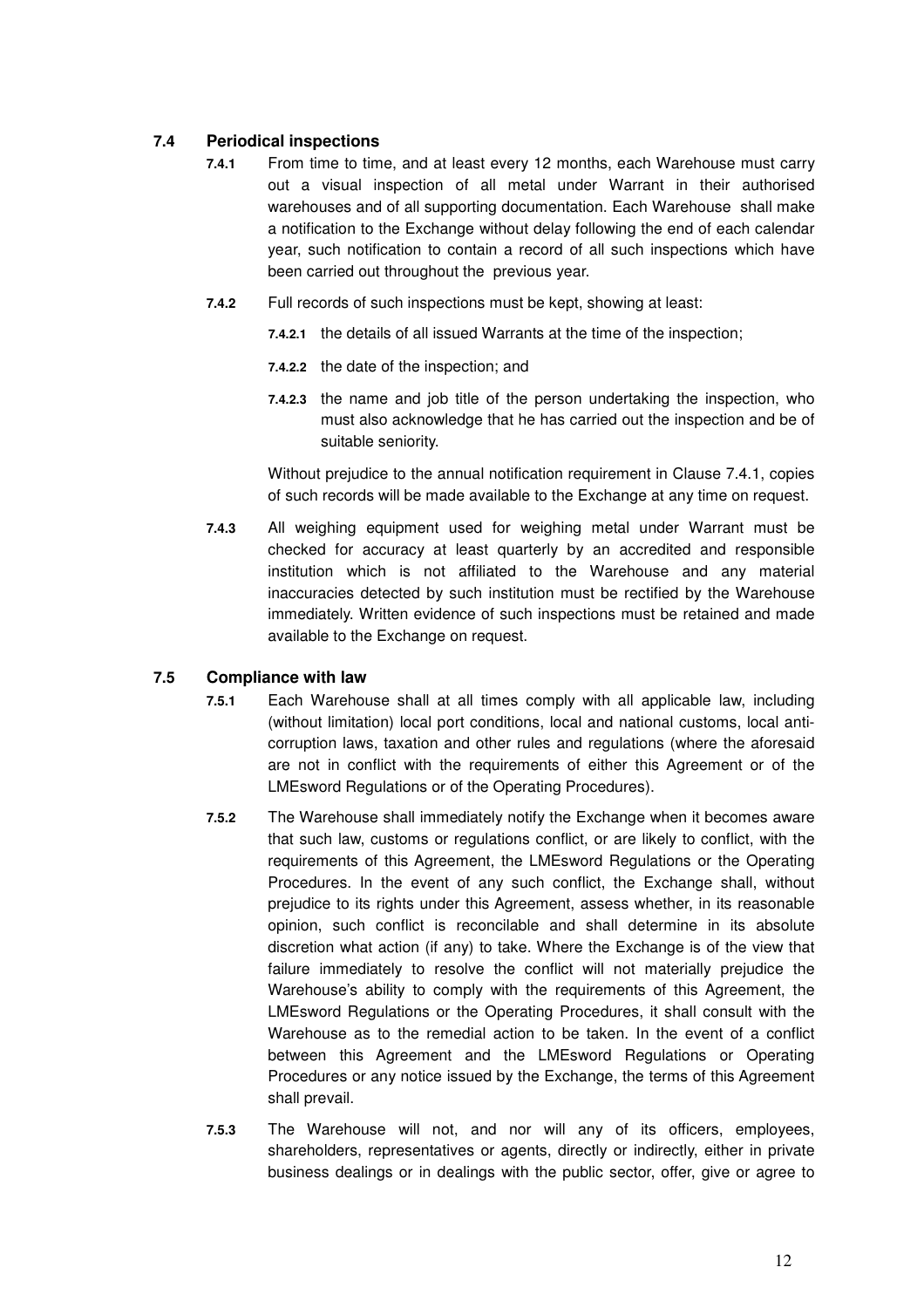offer or give (either itself or in agreement with others) any payment, gift or other advantage with respect to any matters which are the subject of this Agreement which (i) would violate any anti-corruption laws or regulations applicable to the Warehouse, (ii) is intended to, or does, influence or reward a person and acting in breach of an expectation of good faith, upholding or trust, or which it would otherwise be improper for the recipient to accept, or (iii) is made to a Public Official with the intention of influencing them and obtaining or retaining an exchange with conduct of terms ("**Corrupt Act**").

- **7.5.4** The Warehouse represents and warrants that it has not, and so far as it is aware its directors and officers have not:
	- (i) engaged in, admitted to, or been found by a court in any jurisdiction to have engaged in any Corrupt Act; or
	- (ii) been investigated by a regulatory or law enforcement agency in any jurisdiction as a suspect in connection with an investigation into the commission of any Corrupt Act.
- **7.5.5** The Warehouse further agrees and undertakes:
	- (i) to properly and accurately record in its books and records all transactions which relate in any way to this Agreement; and
	- (ii) to provide any such information as the Exchange may reasonably require by notice in writing in order to monitor the Warehouse's compliance with its obligations under Clauses 7.5.1 and 7.5.3 and 7.5.4; and
	- (iii) to notify the Exchange immediately if, at any time, it becomes aware that any of the representations set out at under Clause 7.5.4 are no longer correct.

# **7.6 Principles of Conduct**

The Warehouse shall adhere to the Principles of Conduct set out at Clause 11.

# **8 Enforcement and Discipline**

The terms of the Exchange's handbook on enforcement and disciplinary procedures applicable to Warehouses, as amended by the Exchange from time to time and issued to Warehouses (the "Disciplinary Procedures") shall be deemed to be incorporated into this Agreement as if set out in full herein.

### **9 General**

### **9.1 Fees**

- **9.1.1** Each Warehouse shall pay the Exchange the fees and levies prescribed by the Exchange from time to time. The Exchange shall provide all Warehouses with reasonable notice of changes in its prescribed fees and levies.
- **9.1.2** Each Warehouse shall be responsible for the cost of inspections undertaken by the Exchange in accordance with the terms of this Agreement except where the inspection is specific to a single Warehouse and is initiated by the Exchange in which case the Exchange shall be responsible for the cost thereof (but without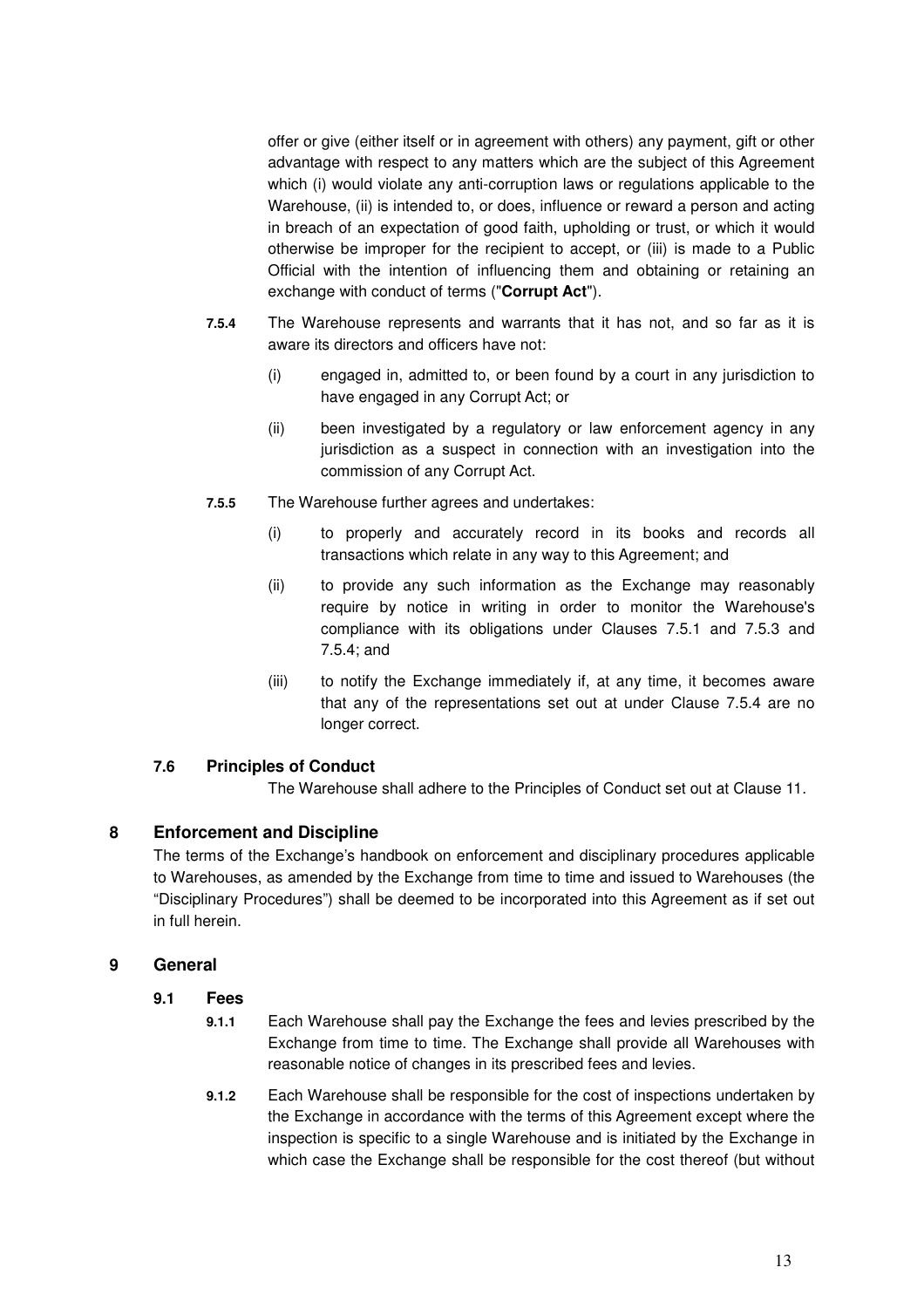prejudice to the power of the Exchange to recover any such costs from a Warehouse pursuant to a sanction imposed under the Disciplinary Procedures).

- **9.1.3** Each Warehouse shall pay the fees prescribed by the LMEsword Regulations and Operating Procedures.
- **9.1.4** The Exchange shall consult with Warehouses if any proposed changes in its prescribed fees and levies or in the fees prescribed by the LMEsword Regulations and Operating Procedures would result in a material increase in such fees and/or levies. For these purposes, a "material increase" shall be any increase in the previously prescribed fee or levy of more than the greater of (a) 10 per cent or (b) the percentage figure equal to the aggregate of (i) the percentage increase in the retail prices index ("RPI") as published by the Office for National Statistics calculated by comparing the level of RPI (all items) for the month in which the previously prescribed fee or levy was fixed and comparing it to the level of RPI (all items) for the month in which the Exchange gives notice of its proposed increase and (ii) 5 per cent.

# **9.2 Withdrawal of right to store particular metal**

Without prejudice to the other powers of the Exchange, the Directors may require a Warehouse to cease to store a metal of a particular type by giving the Warehouse 90 days' prior notice, or such shorter period as the Directors may consider in their sole discretion justified in the circumstances.

### **9.3 Liquidity**

- **9.3.1** The proper functioning of the market through the liquidity and elasticity of stocks of metal under Warrant should not be artificially or otherwise constrained by Warehouses giving exceptional inducements or imposing unreasonable charges for depositing or withdrawing metals, nor by Warehouses delaying unreasonably the receipt or despatch of metal, save where unavoidable due to force majeure.
- **9.3.2** The Exchange reserves the right to investigate all charges levied including, for example, those for loading and unloading metal for Warrant purposes. In the event that a Warehouse fails to meet minimum loading standards and requirements from time to time laid down by the Exchange without justification, except in the case of force majeure, the Disciplinary Procedures shall apply.
- **9.3.3** Each Warehouse shall provide to the Exchange on request such information from their records as the Exchange may reasonably request from time to time in connection with any investigation being made or to be made by the Exchange under this clause 9.3. All such information so supplied shall be treated as confidential by the Exchange and shall be restricted to those authorised staff and officers within the Exchange responsible for conducting such investigations, the Exchange's professional advisors and other regulators with whom the Exchange has entered into memoranda of understanding relating to the sharing of information for regulatory purposes on a confidential basis or other person to whom the Exchange is required to disclose it by law or regulation. The Exchange shall not be entitled to have access to legally privileged documents. A list of those persons within the Exchange who are authorised to obtain information from Warehouses in accordance with this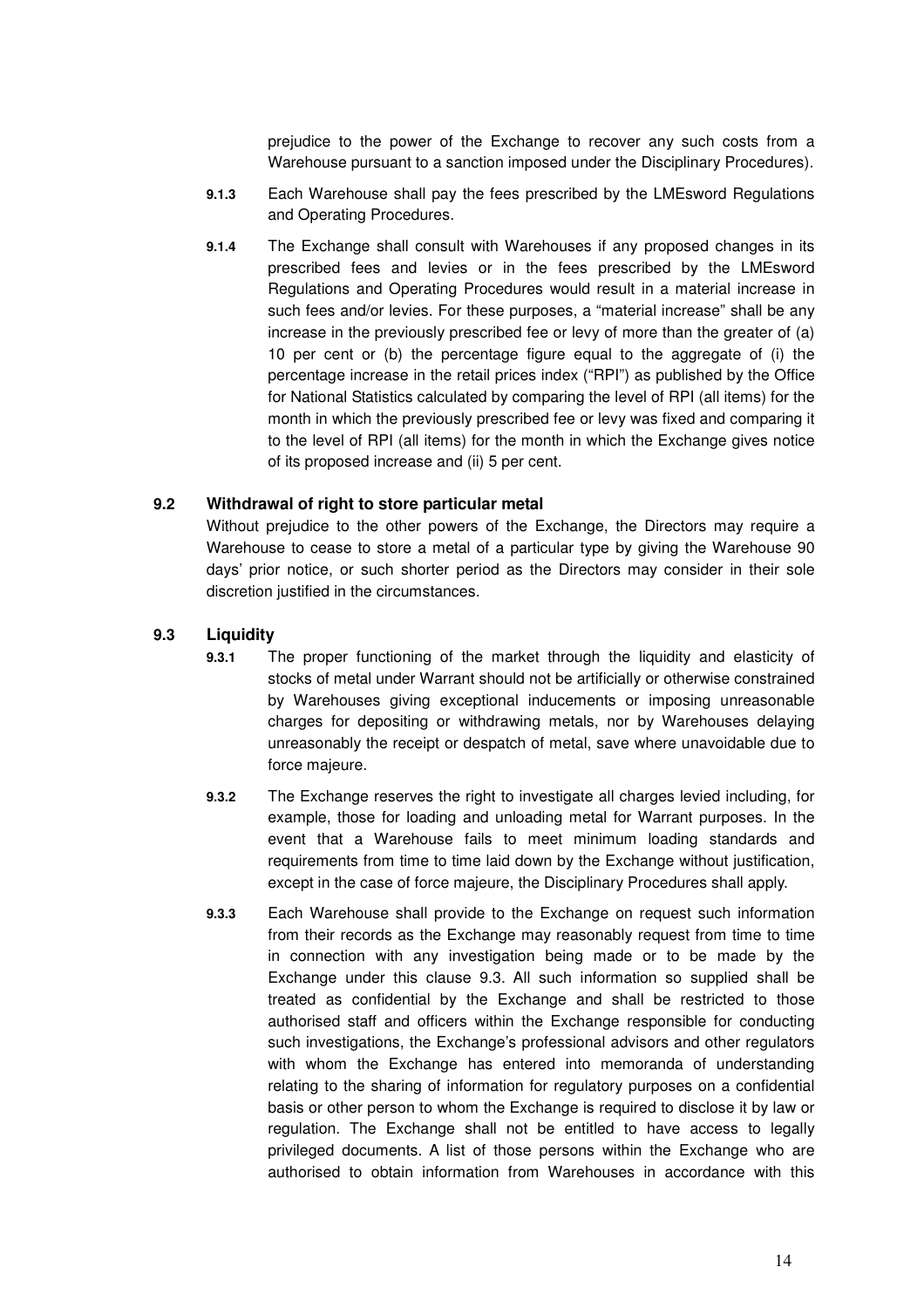Clause 9.3.3 will be circulated to all Warehouses and will be updated from time to time.

**9.3.4** The Exchange shall have the power to compel Warehouses to provide any information in accordance with Clause 9.3.3, including, without limitation, details of all inducements paid to attract the load-in of metal, and details of the provenance of loaded-in metal, including information about metal which may have been held previously in that Warehouse, or in another facility operated by the same Warehouse or member of the Warehouse's group. On the basis of such information, the Exchange may, at its discretion, impose additional loadout requirements on a Warehouse which the Exchange considers to have intentionally created or caused, or attempted to create or cause, a queue by the use of inducements or any other method.

### **9.4 Termination**

- **9.4.1** Without prejudice to the provisions of Clause 8, this Agreement may be terminated, and the Warehouse delisted on a permanent basis, with or without notice, if:
	- **9.4.1.1** the Warehouse commits a serious breach of this Agreement, the LMEsword Regulations or the Operating Procedures;
	- **9.4.1.2** the Warehouse fails or ceases to satisfy the requirements of Clause 1.2 (capital) and/or becomes or is, in the opinion of the Exchange, likely to become insolvent;
	- **9.4.1.3** the Warehouse breaches Clause 7.5 (compliance with law);
	- **9.4.1.4** the Warehouse materially fails to meet any of its obligations to the holder for the time being of a Warrant and such obligations are not being disputed in good faith;
	- **9.4.1.5** the Warehouse fails to pay a sum of £10,000 or more when it becomes due, or a lesser sum within 7 Business Days of it becoming due, to the Exchange under Clause 9.1 or in respect of a fine imposed on it under the Disciplinary Procedures; or
	- **9.4.1.6** a Force Majeure occurs.

Any such termination and delisting will be effective upon by the Directors notifying the Warehouse accordingly. Without prejudice to Clause 9.4.1.5, and except in the case of a Force Majeure under Clause 9.4.1.6, the Exchange may at its discretion grant to the Warehouse 7 Business Days within which to remedy a default under this Clause 9.4.1.

- **9.4.2** The Exchange may by notice served on a Warehouse by no later than 1 October in any year delist the Warehouse with effect from the following 1 January where the Exchange reasonably believes that the Warehouse is no longer engaged in LME warehousing business.
- **9.4.3** Without prejudice to any other of the Exchange's powers, a Warehouse, or the Exchange, may terminate this Agreement and delist the Warehouse in question by the service of six months' prior notice (or such other period as they may agree or as provided under Clause 9.11) on the other. On the expiry of such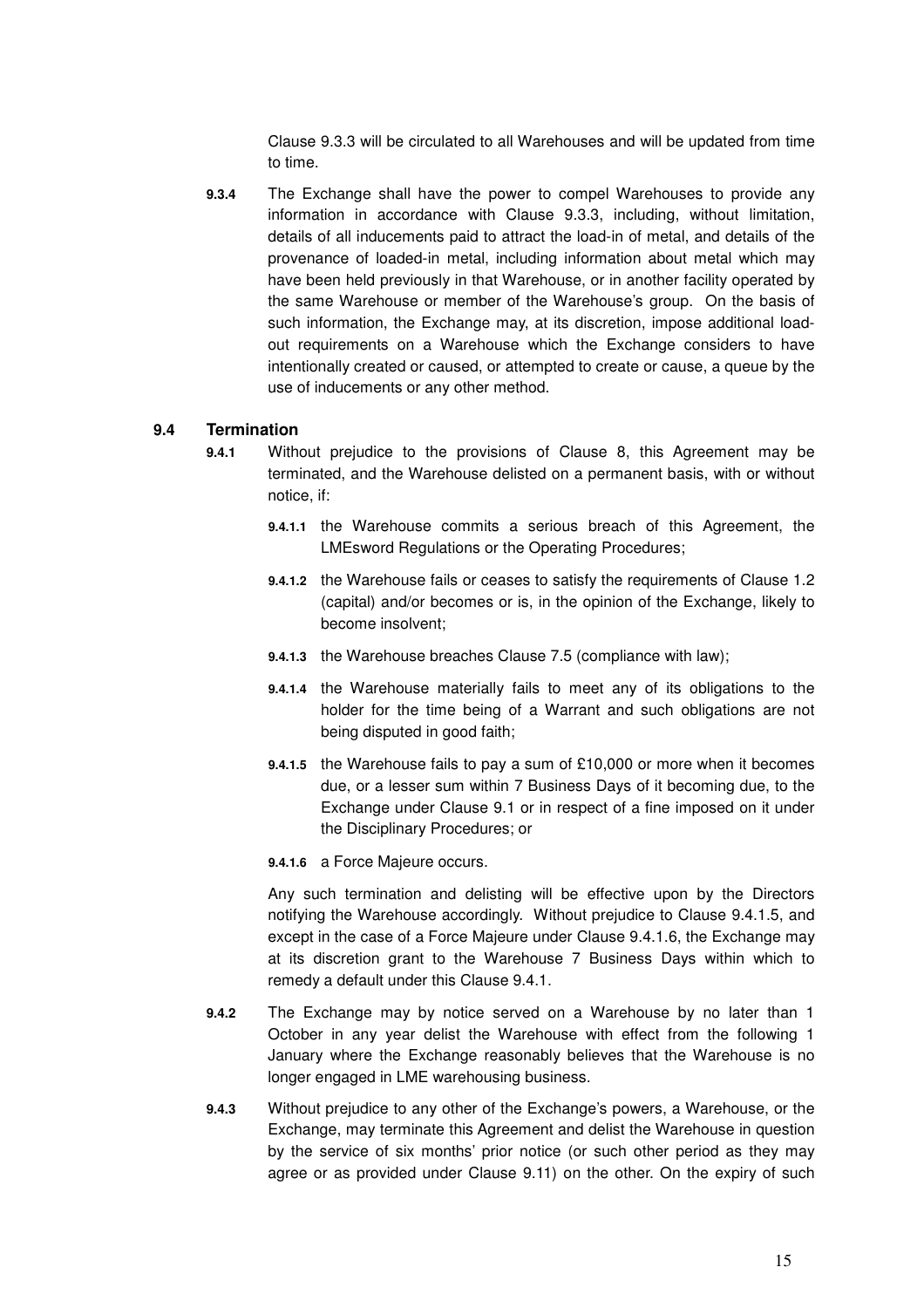notice, this Agreement shall be terminated and the Warehouse delisted. Subject thereto and the other powers of the Exchange hereunder, this Agreement shall be for an indefinite term.

- **9.4.4** On and following termination of this Agreement and the delisting of a Warehouse, the Warehouse shall not be entitled to any rebate of fees paid to the Exchange but shall remain liable for all pre-existing liabilities to the Exchange. In addition, the Warehouse shall remain subject to the obligations imposed by this Agreement as if it were a Warehouse until a period of five years after delisting has elapsed but shall not be entitled to any of the benefits conferred hereunder, including the right to describe itself as an LME listed warehouse company, and may not issue any further Warrants.
- **9.4.5** On delisting, a Warehouse must, at its own expense, relocate all metal under Warrant to another Warehouse's authorised warehouse(s) and arrange for the cancellation of all of its issued and current Warrants. The Exchange's prior approval must be obtained before any relocation arrangements are finalised and in giving such approval (which may not be unreasonably withheld or delayed) the Exchange shall have all due regard to the reasonable instructions of the holders of the Warrants in question, to the extent known to it.

### **9.5 Notices**

- **9.5.1** All notices and other communications shall be in writing and in the English language.
- **9.5.2** Subject to Clause 9.5.5, all notices and other communications required to be served under this Agreement shall be served by fax or by electronic messaging (i.e. e-mail). Service will be deemed effective:
	- **9.5.2.1** in the case of notices sent by fax, on the date and time that transmission is received by an employee of the recipient in legible form or, if that date is not a Business Day or, if the fax is sent after normal working hours, the next following Business Day the burden of proving receipt to be met by a transmission report generated by the sender's facsimile machine; and
	- **9.5.2.2** in the case of notices sent by electronic messaging, on the date and at the time that the sender receives a valid "read receipt".
- **9.5.3** All notices and other communication required to be served on the Warehouse shall be deemed to be validly served thereon if served on the Warehouse's London Agent. A copy of each such notice and communication shall also be sent to the registered office of the Warehouse but failure to send such a copy shall not affect valid service if the notice or other communication has been served on the Warehouse's London Agent.
- **9.5.4** In the event of difficulty in using fax or electronic messaging to send notices under this Agreement, notices and other communications may be served in person or by courier, with such service deemed effective on the date of receipt, unless that date is not a Business Day in which case the notice shall be deemed given and effective on the first following day that is a Business Day.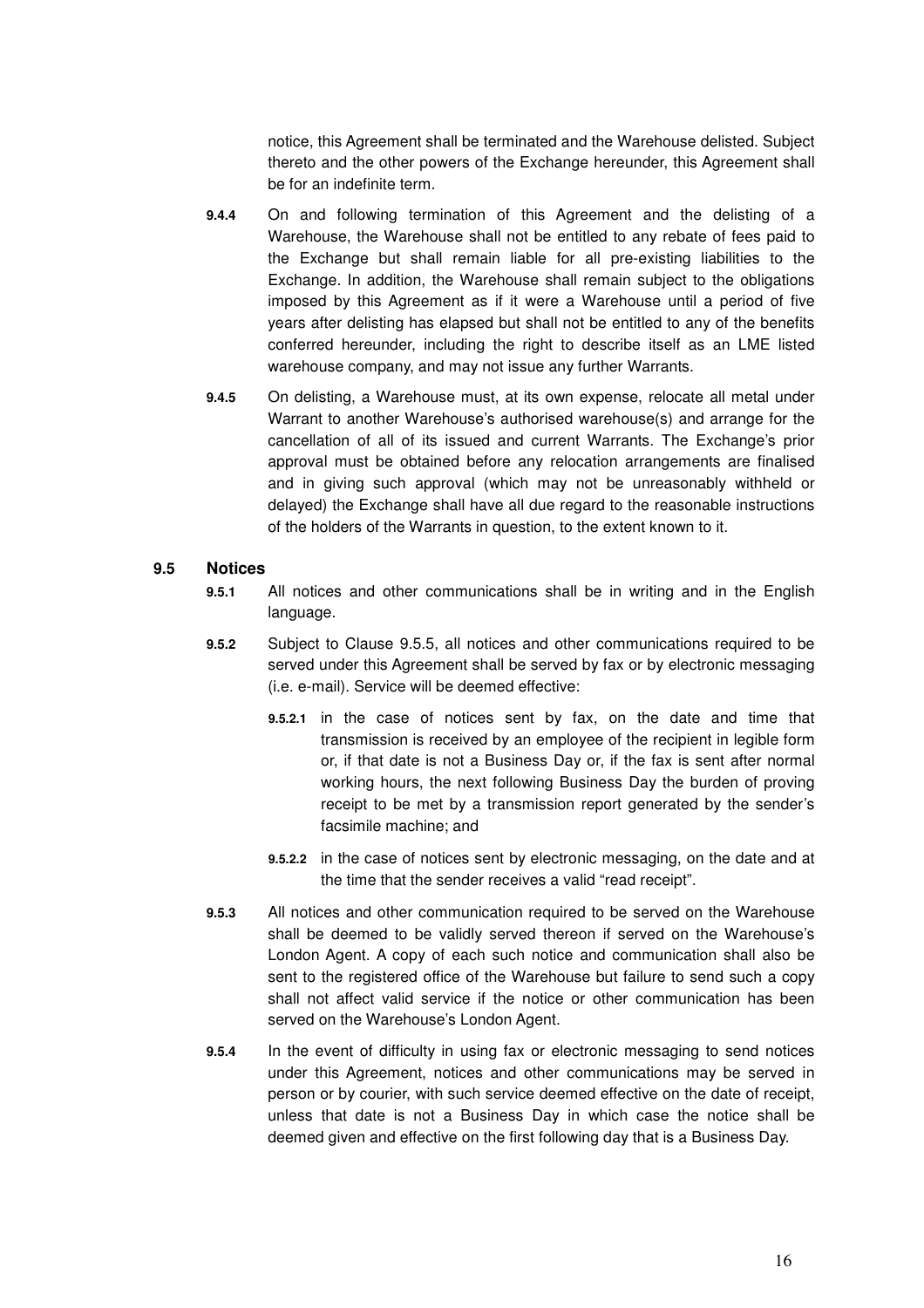- **9.5.5** Notices and other communications shall only be validly served by a Warehouse if they are signed by an authorised signatory notified to the Exchange in accordance with Clause 7.3.6. For the avoidance of doubt, the effect of this Clause 9.5.5 is that, unless the Exchange otherwise prescribes, notices and other communications to be served by a Warehouse may not be served by electronic messaging.
- **9.5.6** The Exchange shall not be liable for any actions taken or omitted to be taken in good faith on the basis of any notice or other communication however served which purports to have been given by or on behalf of a Warehouse. The Exchange shall not be under any duty to verify the genuineness of any signature nor the authority of the person which purports to sign a notice or other communication on behalf of a Warehouse.
- **9.5.7** Each party shall respond promptly to the communications of the other party, where such communications require a response.

# **9.6 Release**

Any liability to the Exchange under this Agreement may in whole or in part be released, compounded or compromised or time or indulgence given by the Exchange in its absolute discretion as regards any Warehouse under such liability without in any way prejudicing or affecting its rights against any other or others of the Warehouses under the same or a like liability, whether joint and several or otherwise provided that a Warehouse's liability shall not be increased by such action, nor shall its right to claim compensation or contribution from any person be thereby reduced.

### **9.7 Waiver**

No failure of the Exchange to exercise, and no delay by it in exercising, any right, power or remedy in connection with this Agreement (each a "Right") will operate as a waiver thereof, nor will any single or partial exercise of any Right preclude any other or further exercise of such Right or the exercise of any other Right. The Rights provided in this Agreement are cumulative and not exclusive of any other Rights (whether provided by law or otherwise). Any express waiver of any breach of this Agreement shall not be deemed to be a waiver of any subsequent breach.

### **9.8 Invalidity**

If any provision in this Agreement shall be held to be illegal, invalid or unenforceable, in whole or in part, under any enactment or rule of law, such provision or part shall to that extent be deemed not to form part of this Agreement but the legality, validity and enforceability of the remainder of this Agreement shall not be affected.

# **9.9 Governing law and submission to the jurisdiction arbitration**

- **9.9.1** This Agreement shall be governed by and construed in accordance with English law.
- **9.9.2** Any dispute arising out of or in connection with this Agreement, including any question regarding its existence, validity or termination, shall be referred to and finally resolved by arbitration under the Rules of the London Court of International Arbitration, which rules are deemed to be incorporated by reference into this Clause. The LCIA Court shall appoint a sole arbitrator. The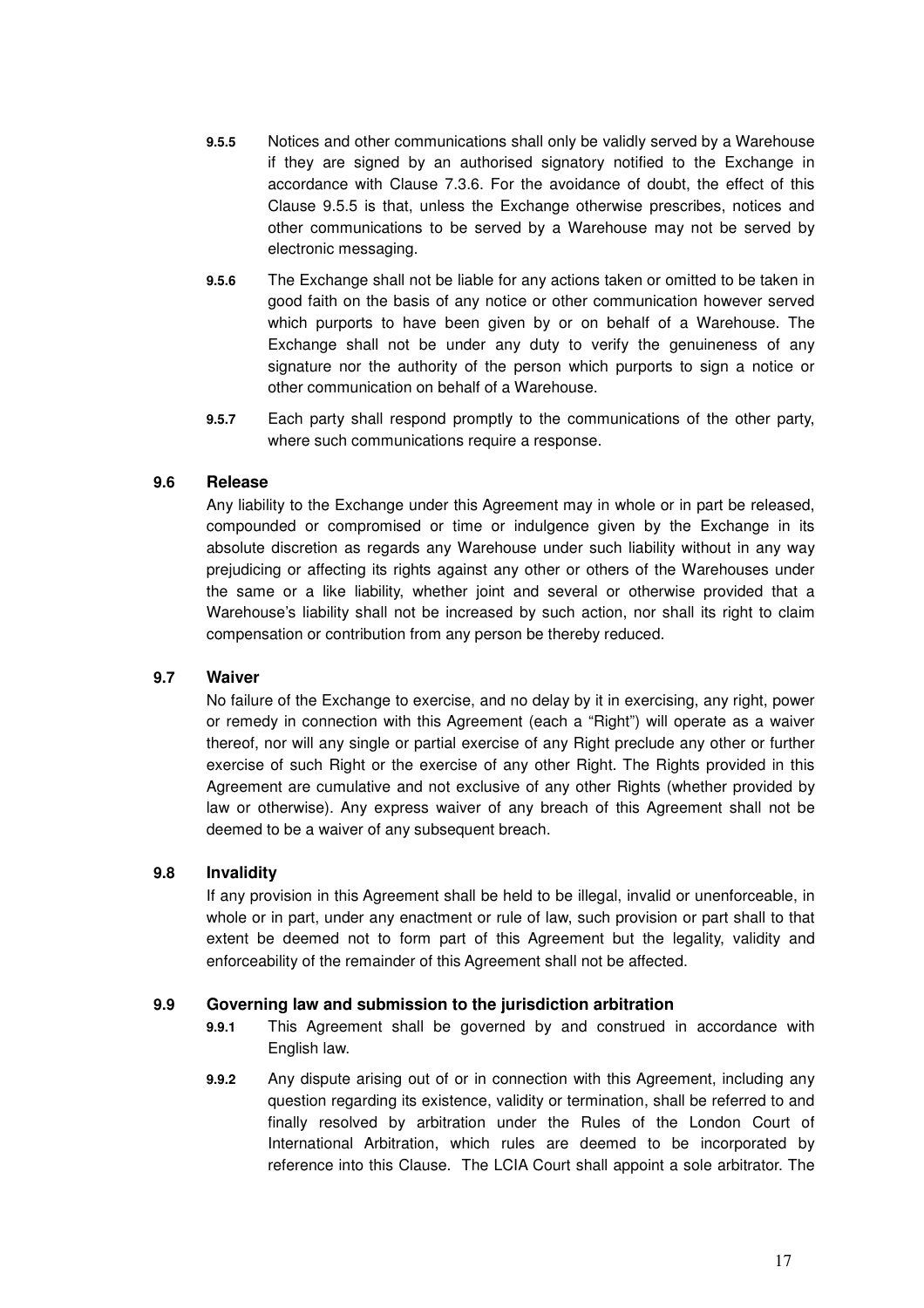place of arbitration shall be London. The language to be used in the arbitral proceedings shall be English.

**9.9.3** If the Warehouse is not incorporated in England and Wales, it hereby appoints its London Agent as its agent for service of process.

### **9.10 Exclusion of Liability**

Neither the Exchange nor any of its Directors nor other officers of members of its Warehousing Committee shall have any liability for any damage, loss, expense or liability of any nature which a Warehouse may suffer or incur in respect of any act or omissions in relation to the provision of warehouse services to Members or its activities or status as a listed Warehouse except to the extent of losses or expenses attributable to its fraud, negligence or wilful default. The terms of this Clause 9.10 shall take precedence over Regulation 11.8.1 insofar as that Regulation relates to Warehouses and the Exchange.

### **9.11 Notices and Amendments**

- **9.11.1** The Exchange may issue notices from time to time concerning any matter relevant to the performance by a Warehouse of its obligations under this Agreement.
- **9.11.2** Each Warehouse shall comply with the terms of any such notice.
- **9.11.3** The Exchange may amend this Agreement from time to time. Unless it is considered to be an emergency and essential for the proper operation of the market, any such change shall, subject to Clause 9.11.4 below, only take effect after each Warehouse has been given 30 days' prior written notice of any proposed change.
- **9.11.4** In the event that any such proposed change, or any proposed change to the LMEsword Regulations or Operating Procedures, or any proposed notice under Clause 9.11.1, would have the effect of materially increasing the obligations of any Warehouse, it shall only take effect after the Warehouse has been given 90 days prior written notice thereof. The Exchange undertakes to consult with the affected Warehouses in relation to the proposed change, where practicable for a reasonable period and in reasonable time prior to the start of that 90 day period, and shall have reasonable regard to representations received. In the event that the Warehouse does not wish to be bound by any such proposed change which has the effect of materially increasing the obligations of the Warehouse, it may serve notice of termination of this Agreement at any time prior to the expiry of such notice period, in which event such change shall not at any time take effect with respect to the Warehouse in question and the Warehouse shall be delisted with effect from the date 90 days after the day the notice of termination is served.
- **9.11.5** Clauses 9.11.3 and 9.11.4 shall not apply to the Disciplinary Procedures

### **9.12 No Assignment**

A Warehouse may not assign the benefit of this Agreement to any other person without the prior written consent of the Exchange.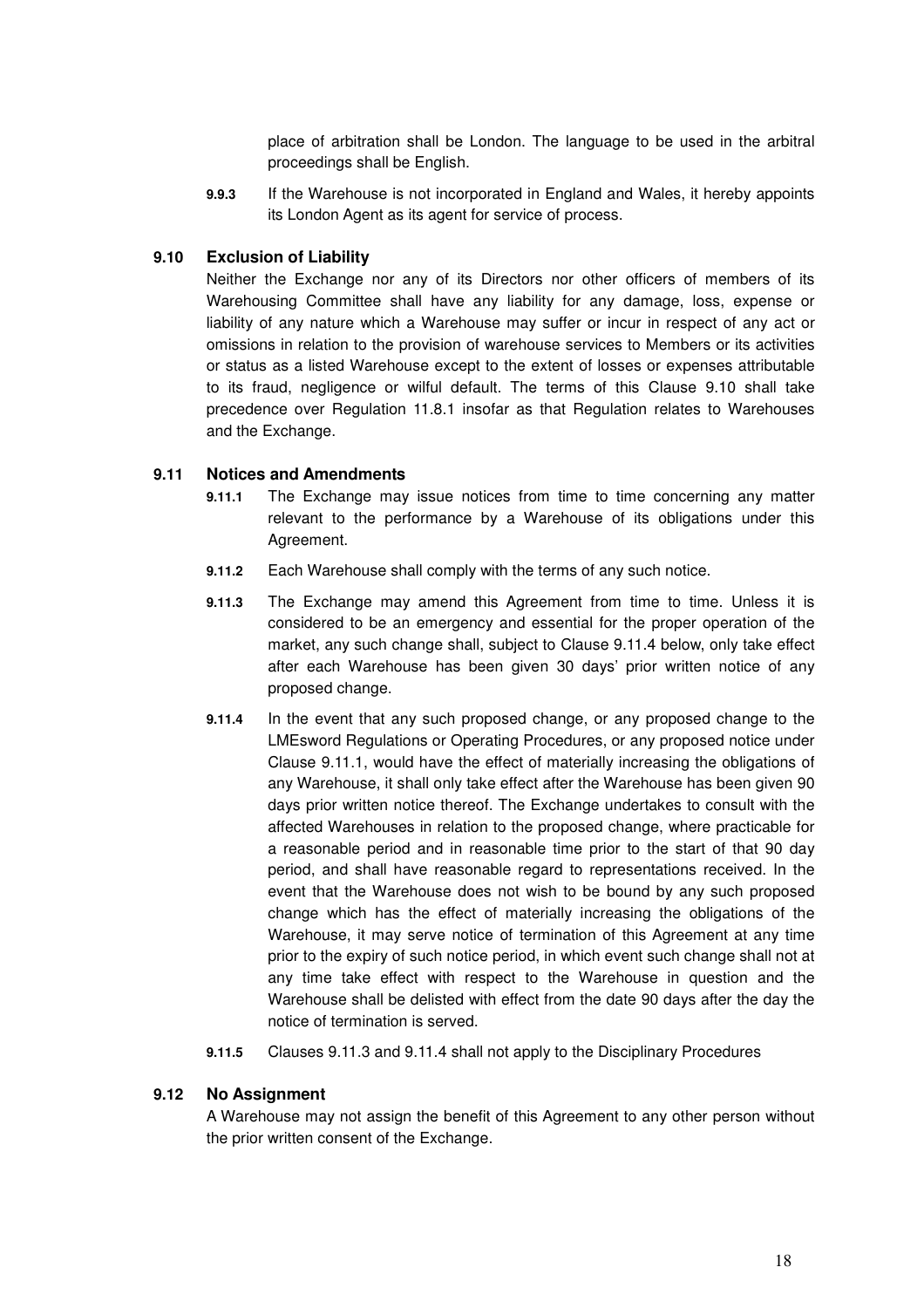#### **9.13 Information Barriers**

Each Related Warehouse shall maintain effective information barriers between it and the relevant Trading Company as specified by the Exchange from time-to-time. The Related Warehouse shall engage a firm of professional accountants in public practice, the choice to be agreed with the Exchange, to assure that the information barriers it has in place meet the criteria specified by the Exchange, under such assurance standard(s) and in such manner as the Exchange may specify from time to time.

### **10 Interpretation**

#### **10.1 Definitions**

In this Agreement, the following words and expressions shall, unless the context otherwise requires, bear the following meanings:

"Associated Party" has the meaning given in Clause 7.5.3;

"Amendable Details" has the meaning given in Clause 3.1.2;

"authorised warehouse" means a warehouse operated by a Warehouse and which has been approved by the Exchange for the purpose of this Agreement;

"Business Day" has the meaning given in the Rules;

"Contract" has the meaning given in the Rules;

"Corrupt Act" has the meaning given in Clause 7.5.3;

"Depository" means the person appointed by the Exchange from time to time to act as such for the purposes of LMEsword;

"Directors" means the directors of the Exchange from time to time;

"Disciplinary Procedures" has the meaning given in Clause 8;

"the Exchange" means The London Metal Exchange;

"Force Majeure" means an event which is beyond the reasonable control of the Warehouse and which is, in the opinion of the Exchange, likely to render the Warehouse unable to perform its obligations under this Agreement either permanently or for more than 30 days or such other period of time that would, in the Exchange's view, have such a serious effect on the Warehouse that in business terms it would be tantamount to a permanent cessation, including, without limitation, any act of war, terrorism, insurrection, revolution, act of God or the imposition of legal, regulatory or tax restrictions in any relevant location;

"LME" means The London Metal Exchange;

"London Agent" has the meaning given in Clause 1.3.1;

"Major Currency" has the meaning given in the Rules;

"Member" means a member of the Exchange;

"Operating Procedures" means the manual issued by the Exchange pursuant to the LMEsword Regulations setting out detailed procedures and information relating to the operation of LMEsword;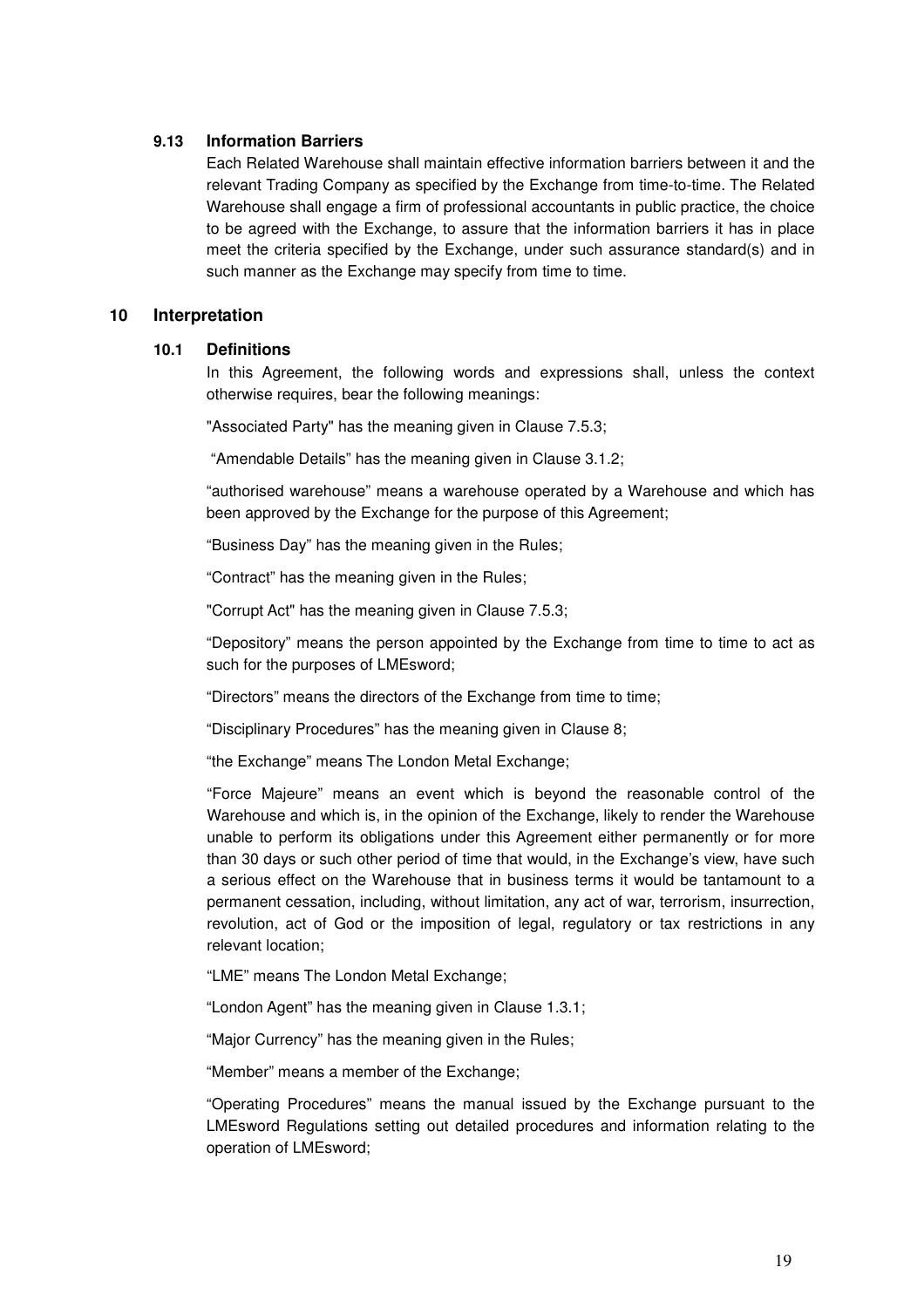"person" includes an individual, partnership, unincorporated association and body corporate;

"Public Official" has the meaning given in Clause 7.5.5;

"Related Warehouse" means a Warehouse which is associated with a Trading Company. For the purpose of this definition, a Warehouse is associated with a Trading Company where the Warehouse is a subsidiary or holding company of a Trading Company, or a subsidiary or holding company of one of a Trading Company's subsidiaries or holding companies or otherwise has a Close Connection with a Trading Company. The terms "holding company" and "subsidiary" have the meanings given to them in section 1159 of the Companies Act 2006. A Warehouse shall have a "Close Connection" with a Trading Company if any person or company either directly or indirectly holds or otherwise effectively controls 20% or more of the shares or voting rights in both the Warehouse and the Trading Company;

"Rules" means the rules and regulations issued by the Exchange (and incorporating the LMEsword Regulations) governing the London Metal Exchange administered by the Exchange as the same may be amended in accordance with Article 58 of the Articles of Association of the Exchange and a reference to a Rule shall be construed accordingly;

"Secretary" means any person appointed to perform the duties of Secretary of the Exchange;

"Special Contract Rules for Metals" means Part 6 of the Rules as the same may be amended from time to time:

"LMEsword" means the system for, inter alia, the electronic transfer of title to Warrants governed and constituted by the LMEsword Regulations;

"LMEsword Regulations" means the regulations governing the operation of LMEsword issued by the Exchange as amended from time to time in accordance with the terms thereof;

"this Agreement" means the agreement between each Warehouse and the Exchange incorporating these terms and conditions as amended from time to time in accordance herewith and incorporating the Disciplinary Procedures in accordance with Clause 8 hereof;

"Trading Company" shall mean any Member or non-Member company that enters into Contracts or trades metal that is deliverable against a Contract;

"Warehouse" means a warehouse company which is party to this Agreement, accepted as such by the Exchange and listed in Appendix III of the Rules;

"Warrant" means a warehouse warrant issued by a Warehouse in accordance with this Agreement in respect of metal for the time being dealt in on the Exchange.

### **10.2 Interpretation**

- **10.2.1** Where this Agreement refers to a document or thing being "prescribed", that shall mean prescribed by the Exchange from time to time in a notice issued by it to Warehouses.
- **10.2.2** Words importing the singular shall, where the context permits, include the plural and vice versa. Words importing gender shall include each gender.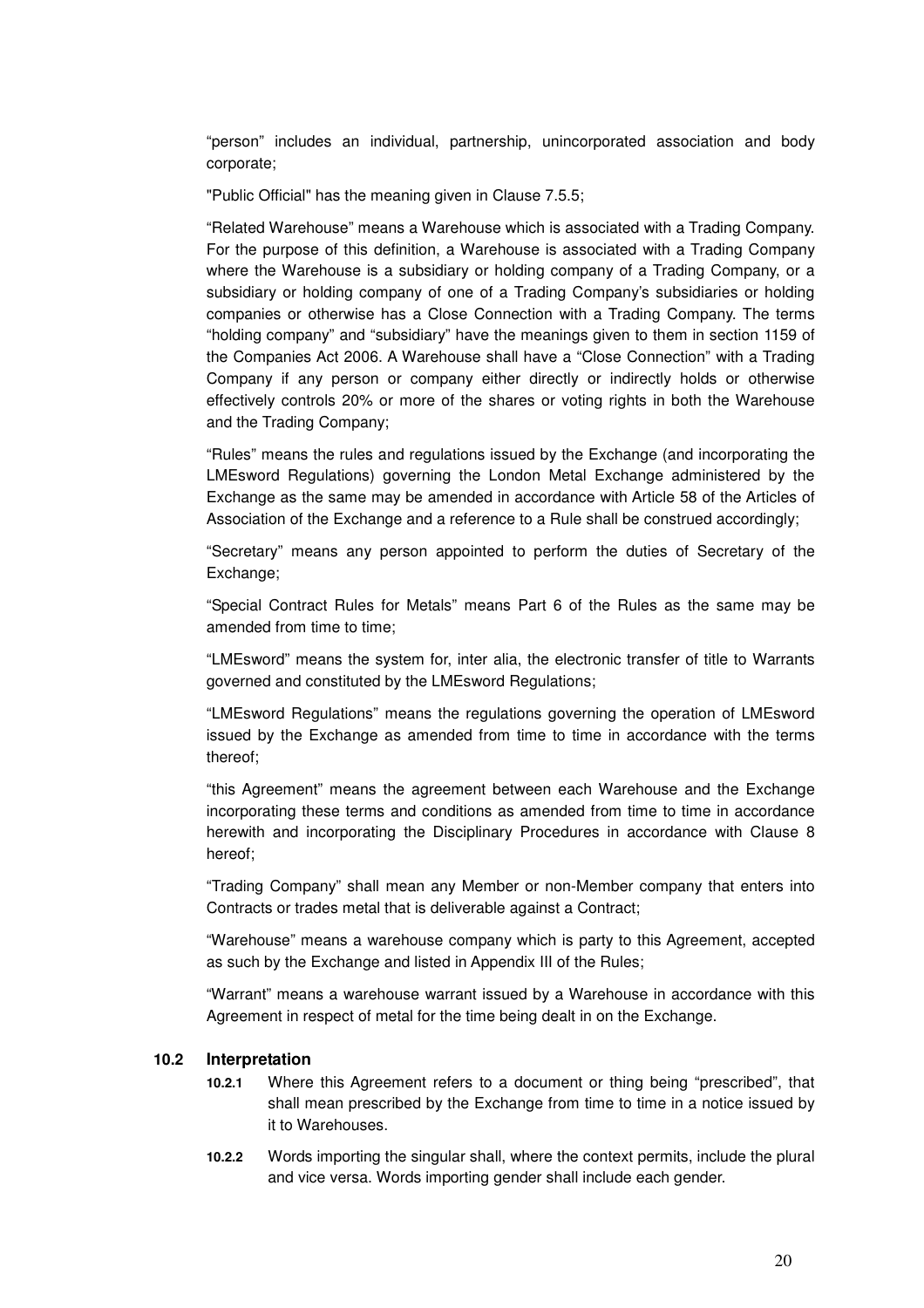**10.2.3** Where this Agreement refers to an act being undertaken by the Exchange, that act may be performed by the Exchange acting through the Directors of the Exchange or any duly authorised Committee of the Directors of the Exchange or duly authorised individual.

# **11 Principles of conduct**

A Warehouse shall:

- 11.1 Conduct its business with due skill, care and diligence, observing high standards of conduct and safety, complying with the warehouse agreement, the LMEsword regulations, these principles, the common standards of working practice for warehouse companies, other requirements for warehouse companies set by the Exchange and relevant legislation.
- 11.2 At all times observe high standards of integrity and shall not enter into any arrangement or agreement that prohibits the provision of any information that the LME requests in its role as a Recognised Investment Exchange.
- 11.3 Maintain financial resources at or above the minimum level set by the LME to ensure continuity in the provision of services for owners of metal on LME warrant, and shall have in place a performance bond (if required by the Exchange) in the manner and of the amount prescribed by the Exchange.
- 11.4 Manage conflicts of interest fairly, both between itself and holders of metal on LME warrant and between holders of metal on LME warrant, ensuring fair and equitable treatment to all holders of metal on LME warrant at all times.
- 11.5 Ensure that all metal held on LME warrants is stored continuously in good delivery condition and that it is identified and stored so as to facilitate easy access and delivery without undue delay.
- 11.6 Deal with those placing metal on LME warrant, those holding LME warrants and those taking metal off LME warrant on a fair and equitable basis.
- 11.7 Organise and control its affairs in a responsible manner, keep proper records, have well-defined procedures for handling metal stored on LME warrant and for delivering it out expeditiously, and ensure that its employees or agents are suitable, adequately trained and properly supervised.
- 11.8 Pay due regard to the information needs of LME warrant holders by having transparency of: normal hours of work, all delivery in and delivery out charges, rent and rent payment dates, and total average daily delivery out volume rates by metal and mode of transport.
- 11.9 Arrange adequate protection for metal held on LME warrant by insuring it against unexplained losses and losses caused by error, negligence, or fraudulent actions of its servants or agents or its personnel.
- 11.10 Deal with the LME in an open and co-operative manner, keeping it informed promptly of anything concerning the suitability of its warehouses or its continued suitability as a warehouse company, or about metal stored with it or that it knows will be placed on or taken off LME warrant, that the LME, as a Recognised Investment Exchange, which